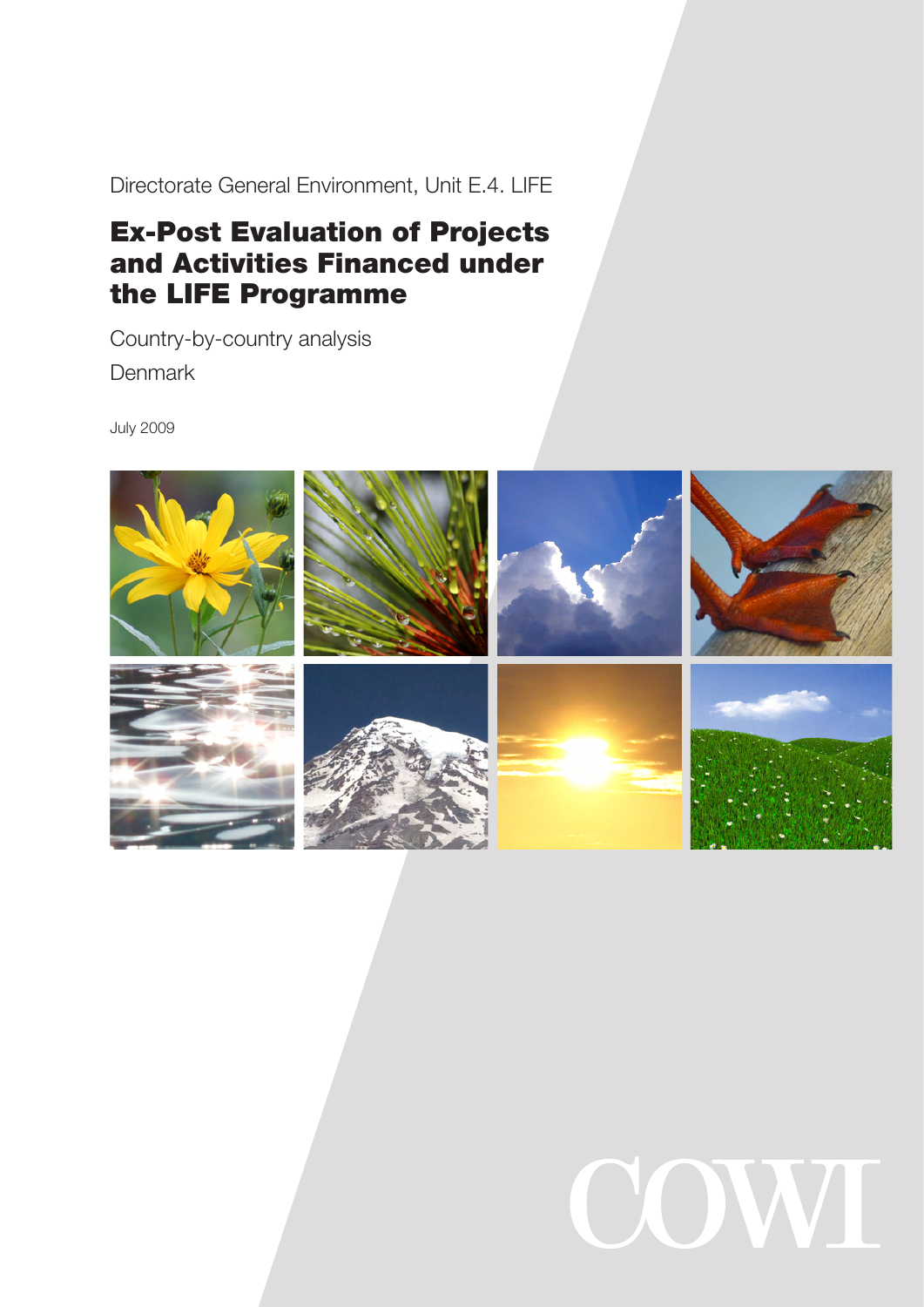

**COWI A/S** 

**Parallelvej 2 DK-2800 Kongens Lyngby Denmark** 

**Tel +45 45 97 22 11 Fax +45 45 97 22 12 www.cowi.com** 

Directorate General Environment, Unit E.4. LIFE

# Ex-Post Evaluation of Projects and Activities Financed under the LIFE Programme

Country-by-country analysis

Denmark

July 2009

Document no. 7-3 Denmark Version 1 Date of issue July.2009 Prepared BIM, IL Checked BIM, TIH, IL Approved BIM

This report has been prepared as a result of an independent evaluation by COWI being contracted by the Directorate General Environment

**The views expressed are those of the Consultant and do not necessarily reflect those of the European Commission.**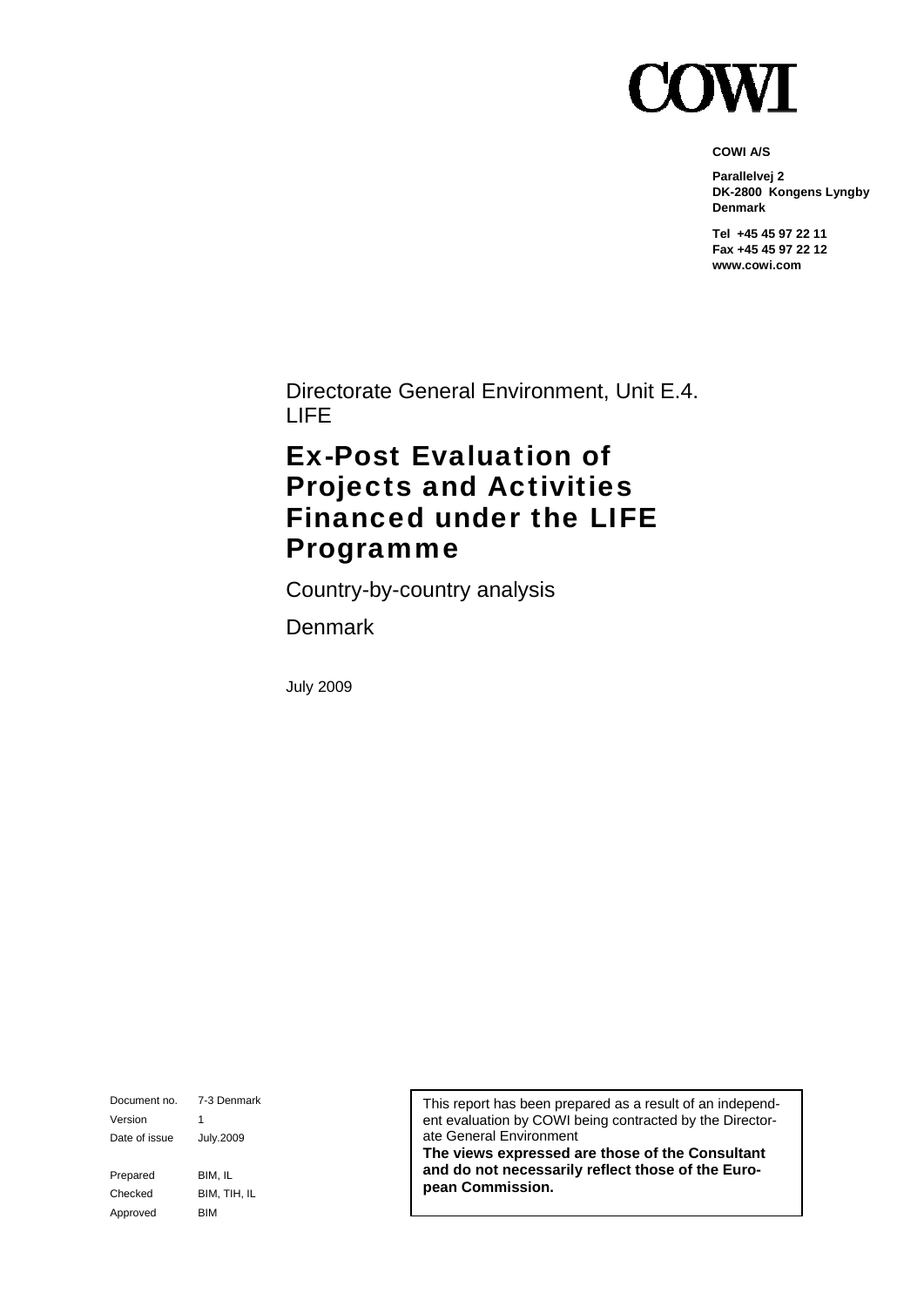## Table of Contents

| 1              | <b>Executive summary</b>                     | $\boldsymbol{2}$ |
|----------------|----------------------------------------------|------------------|
| $\overline{2}$ | <b>Introduction</b>                          | $\boldsymbol{2}$ |
| 3              | <b>Environmental policy overview</b>         | $\mathbf{2}$     |
| 4              | <b>Overview of LIFE projects in Denmark</b>  | 3                |
| 5              | <b>Effects of projects implemented</b>       | 4                |
| 5.1            | Results and impacts for Nature projects      | 4                |
| 5.2            | Results and impacts for Environment projects | $\overline{4}$   |
| 6              | The effectiveness of projects                | 5                |
| $\overline{7}$ | The sustainability of projects               | 6                |
| 8              | The utility of projects                      | 6                |

# Table of Appendices

| Appendix 1 | Comprehensive overview of LIFE Projects in Denmark     |
|------------|--------------------------------------------------------|
| Appendix 2 | Summary tables on LIFE Environment projects in Denmark |
| Appendix 3 | Summary tables on LIFE Nature projects in Denmark      |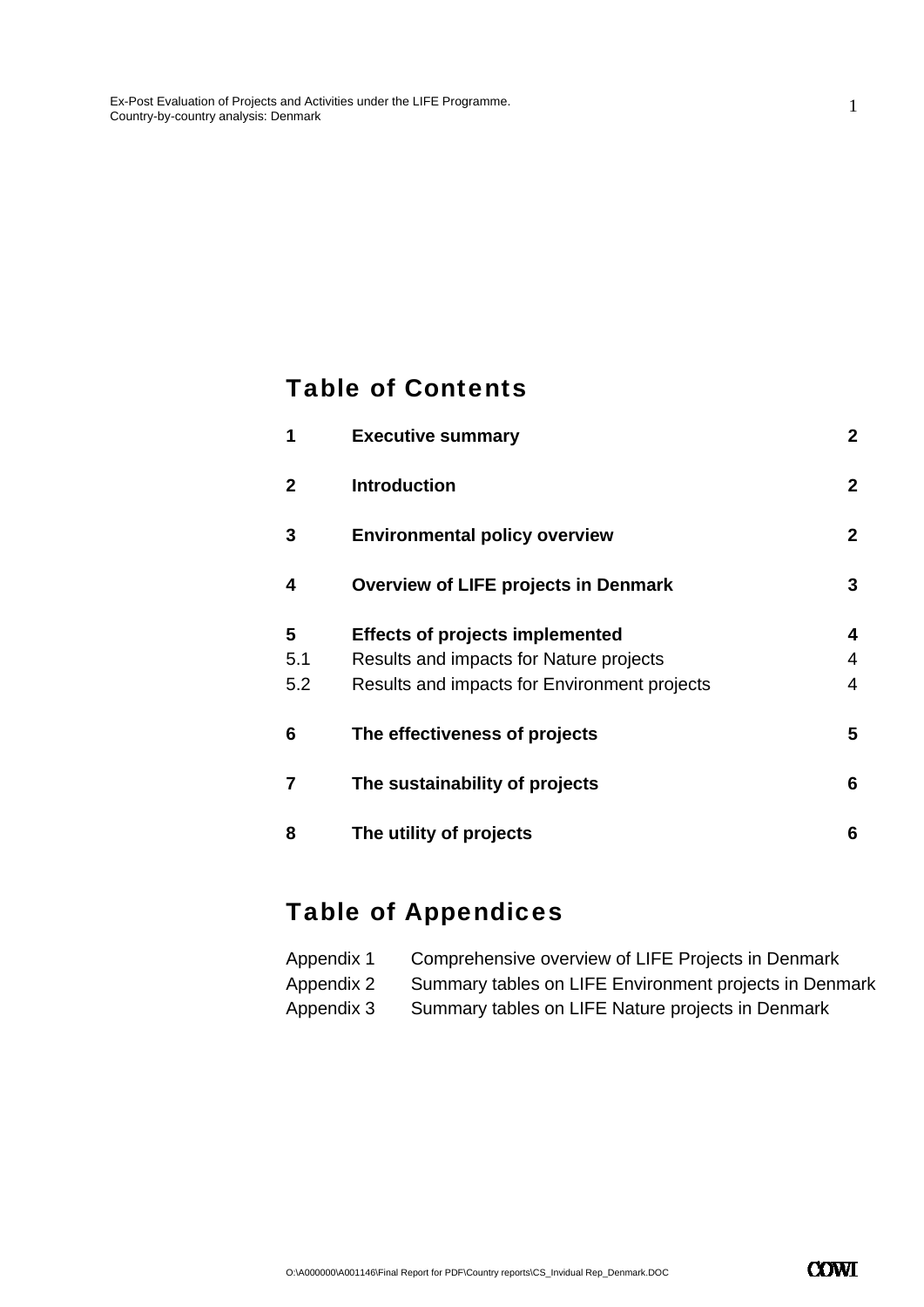## **1 Executive summary**

Denmark has been involved in the LIFE Programme throughout all its phases, starting in 1992. A total of 66 projects have received support since its commencement, 52 of which fall within the period covered by this evaluation (1996-2006). Of these 14 were still ongoing in 2008.

Danish LIFE projects are, in general, technically successful in delivering the expected results. The sustainability of the projects is assessed as high, but data is limited, especially for LIFE Environment. Danish LIFE Environment projects have covered a diverse range of subjects, contributing towards addressing a multitude of issues including reducing green house gas emissions, decoupling production growth from resource use and waste production. Danish LIFE Nature projects have mainly focused on habitat restoration and have had significant impact on biodiversity conservation.

# **2 Introduction**

This country report on the implementation of the LIFE Programme in Denmark is part of the overall expost evaluation of the LIFE Programme. The evaluation was commissioned in July 2008 and covers all LIFE projects initiated during the period 1996-2006. The overall objective of the evaluation is to assess the relevance and impact of the activities and projects financed under the LIFE Programme. The evaluation comprises country studies in all Member States, except Bulgaria, which has never carried out any LIFE projects. This report documents the analysis carried out concerning the implementation of the LIFE Programme in Denmark. The ex-post evaluation focuses on assessing the effect of the LIFE Programme on Europe's nature and environment through looking at results and impacts of LIFE projects implemented under the Nature (NAT) and Environment (ENV) components. The results and impacts have been assessed along three main evaluation criteria:

- Effectiveness, i.e. the extent to which planned objectives have been reached
- Sustainability, i.e. the extent to which positive impacts have continued or are likely to continue
- Utility, i.e. the extent to which impacts address key environmental needs and priorities in the EU and for the stakeholders concerned.

## **3 Environmental policy overview**

The Danish National Strategy for Sustainable Development from 2002 integrates economic, environmental and social dimensions and is based on eight objectives and principles. The ones most directly related to environment and nature are: a) Providing a safe and healthy environment for everyone, and maintaining a high level of protection; b) Securing a high degree of bio-diversity and protect ecosystems; c) Efficient use of resources.

The national strategy is complemented by sector or issue-specific policies and plans, e.g. for water, climate change, pesticides etc. The main environmental challenges mentioned in the strategy include: climate change, diffusion of chemicals, local air pollution in urban areas, use of resources and waste generation and reduction in species and habitat types. The strategy encompasses four cross-cutting action areas in a structure similar to that of the 6th EAP (see Box 1 below).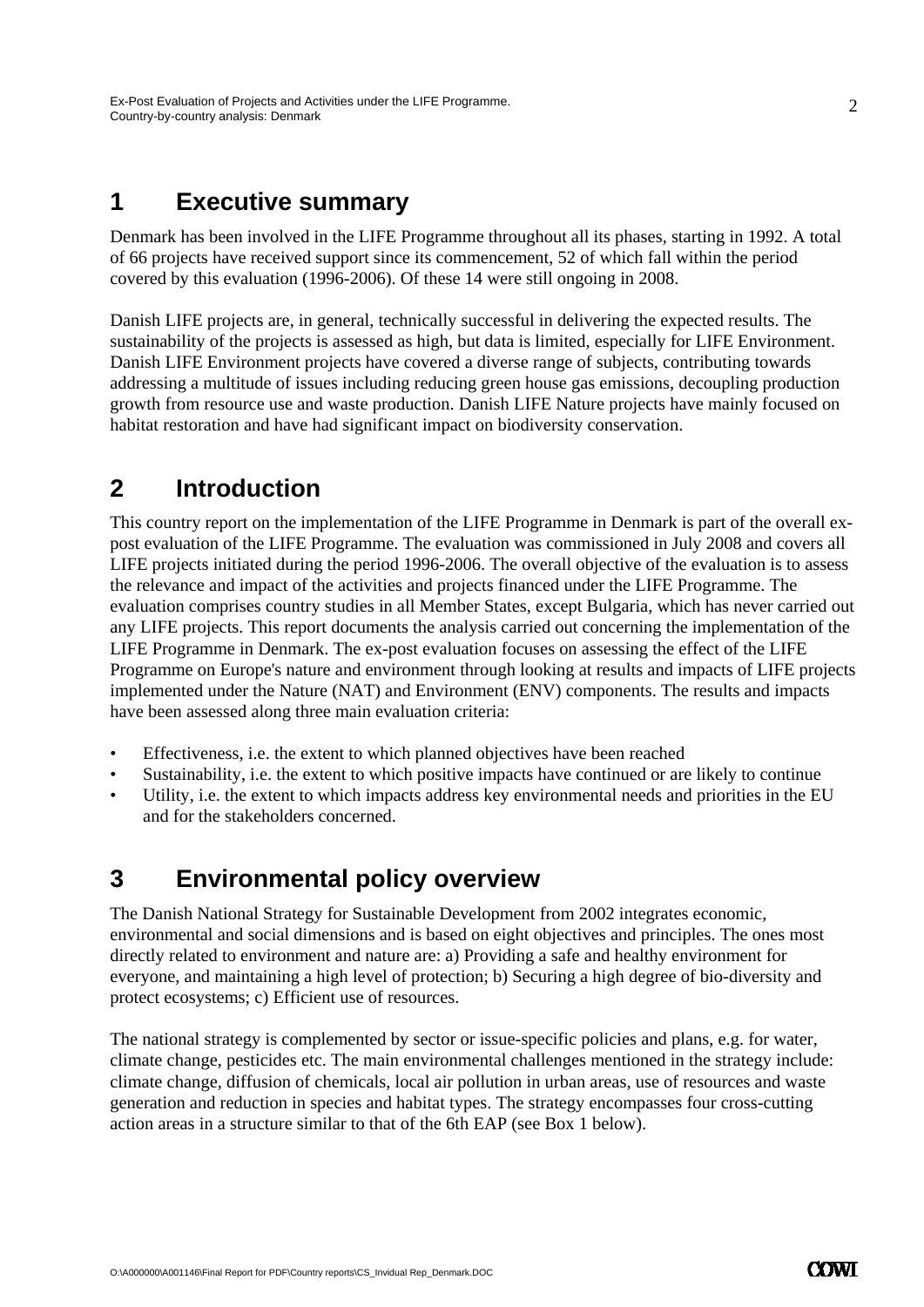### *Box 1 Cross-cutting areas of action in Denmark's Sustainable Development Strategy*

In relation to **climate change**, it has been emphasised that Denmark has a high CO<sub>2</sub> emission level, per capita, compared to other countries. Denmark is committed to a greenhouse gas emission reduction target of 21 per cent for 2008-2012<sup>1</sup>. Due to the problem's magnitude, further reductions will be required after 2012.

Concerning **nature and biodiversity,** Denmark has had a small and, until recently, ever diminishing natural area. However, the reduction has been halted due to various initiatives. Vulnerable habitats, corresponding to 9 per cent of Denmark's area, are protected and 4.5 per cent of this area has been preserved. The quality of natural areas is continuously deteriorating, and calls for the restoration of semi-cultural areas and support to species and horticulture, including those in connected nature areas, through nature administration and increased protection through green networks.

**Environment and health** focuses on five main areas: 1) Limiting the use of chemicals and phasing out the use of dangerous chemicals; 2) The quality of the Danish environment where, despite improvement over the past two decades, a number of areas remain where the environment is so polluted that it may affect human health or have negative consequences for nature and animals; 3) Food quality and safety; 4) Health and safety; and 5) Physical indoor conditions.

Within **resources and resource efficiency** it has been pointed out that Denmark has achieved remarkable results. The energy consumption remained constant in the 1990s despite economic growth, and water consumption was reduced considerably. However, waste generation increased and Denmark has a comparatively high waste generation per capita. In 2000, 65 per cent of waste generated was recycled. The strategy emphasises that more drastic steps are needed to ensure sustainable use of natural resources in the future.

## **4 Overview of LIFE projects in Denmark**

During the period 1996-2006, the LIFE Programme co-financed 52 projects in Denmark, including 15 Nature projects and 37 Environment projects. Of the 52 projects, 14 are still ongoing, including 8 environmental and 6 nature projects. A full overview of the projects is provided in Appendix 1. In Appendices 2 and 3, a number of summary tables are provided for Environment and Nature, respectively. Table 4.1 provides a brief overview.

|             | Number of<br>projects | <b>Total LIFE contri-</b><br>bution (million<br>EUR) | Main themes cov-<br>ered <sup>2</sup>               | Average LIFE con-<br>tribution per project<br>(million EUR) | Average project<br>duration (years) |
|-------------|-----------------------|------------------------------------------------------|-----------------------------------------------------|-------------------------------------------------------------|-------------------------------------|
| Environment | 37                    | 33.2                                                 | Natural resources<br>and waste (32%)<br>Water (27%) | 0.9                                                         | 3.4                                 |
| Nature      | 15                    | 26.2                                                 | Habitats (93%)                                      | 1.7                                                         | 4.7                                 |

| Table 4.1 | Overview of LIFE projects 1996-2006 in Denmark |  |
|-----------|------------------------------------------------|--|
|           |                                                |  |

Source: BUTLER

-

The **LIFE Environment** projects co-financed by the LIFE Programme are mainly technological development projects within various sectors, developing and/or testing new processes, products or technologies to reduce the pressure on the environment. The typical type of beneficiary was public or private enterprises, which accounted for 20 projects in total.

<sup>&</sup>lt;sup>1</sup> compared to the 1990 level.

 $2^2$  For the purpose of this evaluation, the LIFE projects were categorised according to the thematic structure of the LIFE+ Programme (ref. Regulation EC No. 614/2007, Annex II). The themes included for LIFE Nature: Habitat Directive, Birds Directive and Biodiversity. For LIFE Environment: Climate change, air, water, soil, forests, natural resources and waste, chemicals, urban environment, strategic approaches.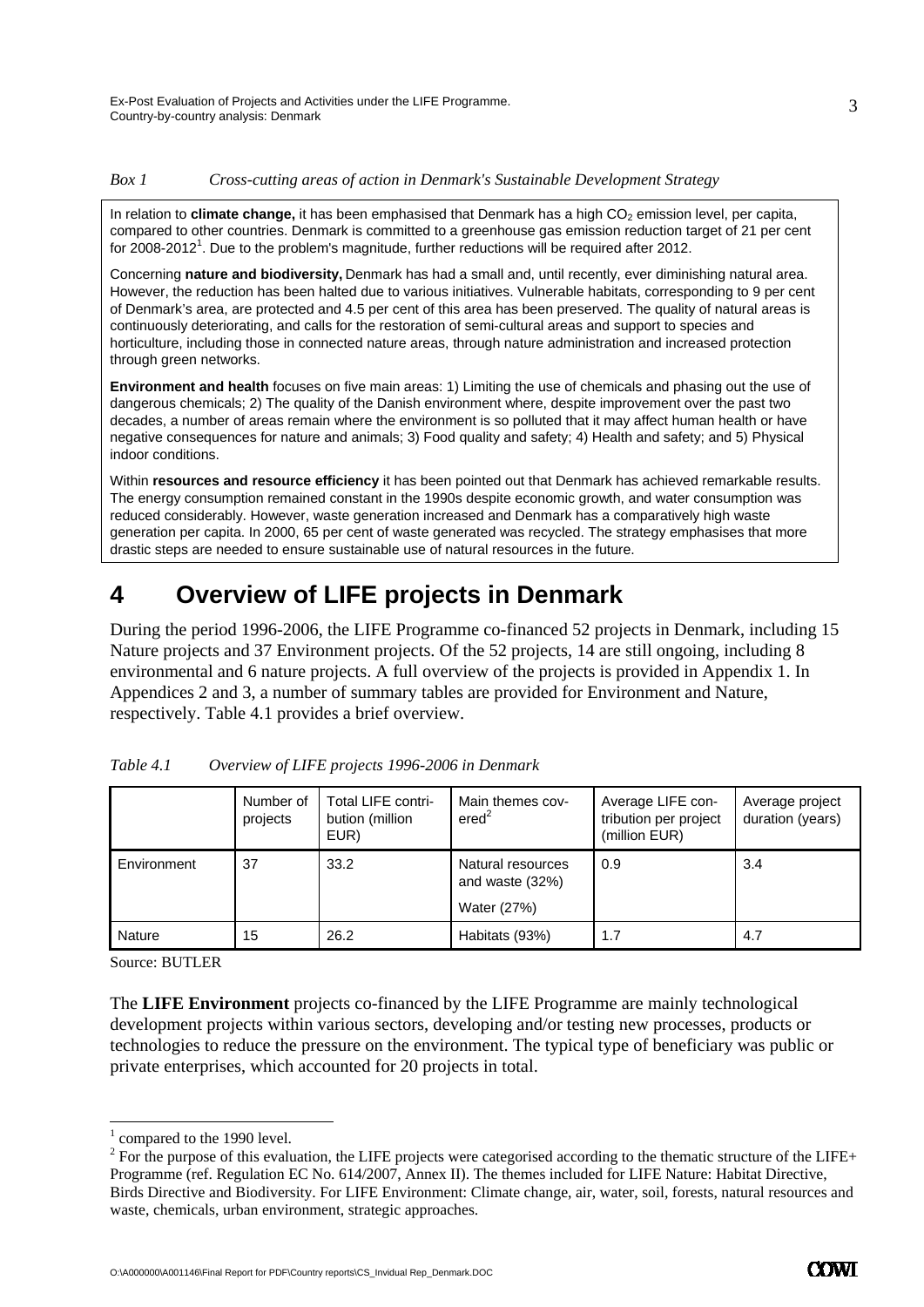The **LIFE Nature** projects co-financed by the LIFE Programme during the period 1996-2006 comprise habitat restoration projects (marine stone reefs, coastal lagoons, salt marshes, river basins, lakes, freshwater meadows and marshes, raised bogs, heath/dune lands, dry grasslands). In most cases the status of the habitats themselves was the focus of the projects, but in some projects the restoration was mostly carried out to improve the conservation status of certain species (houting, fire-bellied toad, marsh fritillary) or a group of species (meadow birds). All LIFE Nature projects in Denmark were carried out by public authorities.

# **5 Effects of projects implemented**

### **5.1 Results and impacts for Nature projects**

More than 32 of the 246 Danish Natura 2000 sites have been directly affected by one or more LIFE project. The majority are habitat projects, four are species projects (1 concerning birds in Annex I of the Birds Directive, 3 concerning species in the Habitats Directive). All projects specifically targeting habitats and species with poor conservation status in Denmark. The species projects have mainly concerned the restoration of habitats for target species. Only one Danish LIFE project has included captive breeding and release as a project component (namely " Consolidation of Bombina bombina in Denmark"). The largest (by budget) Danish LIFE Nature project focused on the Houting (*Coregonus oxyrhynchus*), for which Denmark has special responsibility as the sole surviving populations are within the country. This project deals with the implementation of a species action plan developed by the beneficiary in 2003. According to the national focal point the process of applying for and managing a LIFE Nature project in Denmark has been found to enhance the professional level of the beneficiary organisation. This has in many cases also had an effect on other (non-LIFE funded) projects carried out by the same agency. Also an increased focus on priority habitats and species, resulting from involvement in LIFE projects, affects the general priorities of the agency. According to the current and the former national focal points and project managers, LIFE funding has been essential for the Danish projects; none would have been implemented with the same scope or on the same scale and many would not have been carried out at all without LIFE funding. Many of the larger Danish LIFE Nature projects have a thematic rather than site specific approach, and this provided a high degree of flexibility and ensured that overall project targets could be met by substituting sites where unforeseen difficulties hindered planned actions with similar sites without problems.

### **5.2 Results and impacts for Environment projects**

Many of the Danish **LIFE Environment** projects have aimed at developing new technological solutions for air, water and soil pollution problems of a relatively specific nature, or towards reducing greenhouse gas emissions and have, in general, demonstrated beneficial environmental effects and documented the technical feasibility of the solutions. A clear overview of results has not always been available (especially in the case of climate change projects). Results were not reported in the project summaries for any of the climate change projects (some are still ongoing). Some projects have delivered solutions which are directly applicable to the beneficiary's production system.<sup>3</sup> Others have had more general

-

 $3$  e. g. the "Novel energy efficient process for potato protein extraction" project, where substantial energy savings of app. 70 per cent compared to the industry average, 55-60 per cent reduction of nitrogen discharge and 40 per cent reduction in water consumption were achieved together with a sizeable reduction in production costs. Another project, "Recycling of waste for stonewool production", resulted in implementation of a system whereby 20-25,000 t/y of metallurgical slag and 26-27,000 t/y of aluminium slag were re-used for the production of insulation materials.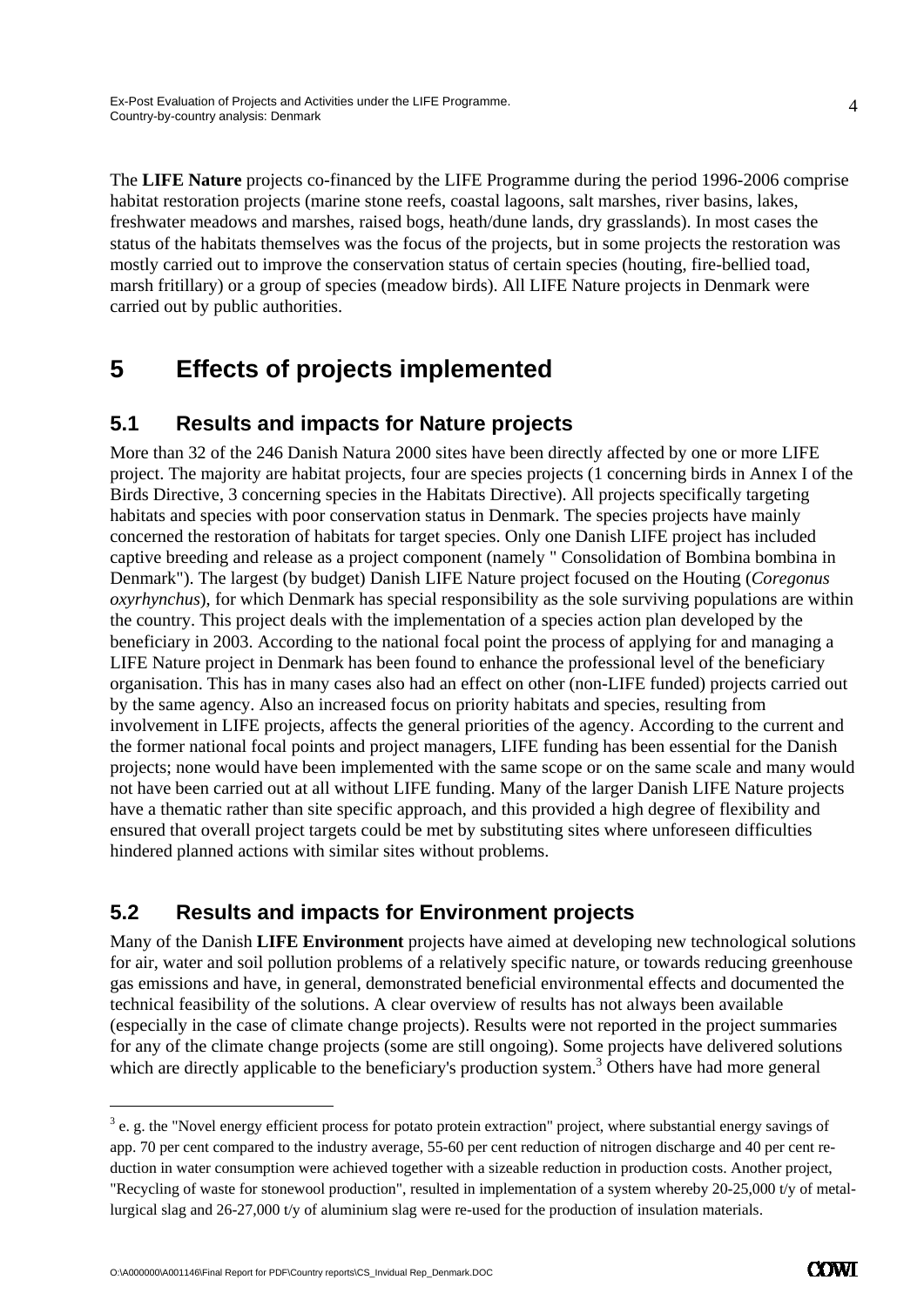results and especially the impacts are far more difficult to measure.<sup>4</sup> In-depth studies of selected projects point to a less significant demonstration effect.<sup>5</sup> The reason for this was that the technology only fitted into the production facilities of the given enterprise and because patents impeded competitors from introducing the technology elsewhere.<sup>6</sup> Conversely, in-depth studies of a non-technological project such as Flower Week<sup>7</sup> revealed that the project had some demonstration effect because the branding model used was copied in other EU countries. In total, Danish Environment projects generate good results. Some of the projects results created appear to be viable even after project termination.

# **6 The effectiveness of projects**

Effectiveness can be assessed at two levels: At project level, which compares achievements with project objectives and, at programme level, which compares achievements with LIFE Programme objectives<sup>8</sup>.

Danish **LIFE Environment** projects have generated high effectiveness at the project level. The majority of projects have attained their objectives. All available sources from in-depth studies to interviews with monitoring teams have confirmed this one way or the other. Monitoring teams score effectiveness at a 4. At the programme-level, the effectiveness is assessed as medium to high. The projects have contributed to innovative and integrated techniques and data suggest that innovative techniques to some extent have been disseminated to a wider EU audience. Moreover, in-depth studies of projects have shown that in some cases the dissemination of project results have led to replications in other EU countries.

The project-level effectiveness of Danish **LIFE Nature** projects is assessed to be high by current and former national focal points. Projects have generally been technically successful and have reached their objectives. The assessment is supported by the project study and to some extent project summaries. Almost all projects deliver planned results such as number of hectares cleared while population targets in the few species projects have proved harder to meet<sup>9</sup>. The thematic rather than site specific approach of many of the nature projects has ensured high effectiveness, as local obstacles (e.g. failed negotiations with single land owners) hampering project actions at one site could be compensated at another. Nature projects involving public lands have generally achieved a higher effectiveness than those involving private lands. Delays have been seen in some projects as a result of circumstances outside the control of

 LIFE98 ENV/DK/000629 ('Recycling of Waste Materials in the Production of Stone Wool for Insulation') proved very successful for the enterprise involved. However, the demonstration value of the project results were decreased by obtained patents, national legislation and a dominant market position (the enterprise is the premier producer of stone wool on the world market). According to the beneficiary, the technology has not been implemented in other enterprises. 6

-

<sup>&</sup>lt;sup>4</sup> This is the case of campaign and management projects such as e.g. Flower Week (LIFE03 ENV/DK/000052).<br><sup>5</sup> LIEROS ENV/DK/000620 ('Desyrgling of Wests Materials in the Production of Stone Woel for Insulation') pro

 $6$  An example of this is the project "Recycling of waste for stonewool production" that had very good environmental results at the production facilities of the beneficiary, but the beneficiary patented the technology thereby decreasing the availability of the technology to possible competitors.

<sup>&</sup>lt;sup>7</sup> Flower Week (LIFE03 ENV/DK/000052) was a Danish-lead project on eco-labelling from 2002. It had good results but the long-term impacts can be questioned in so far as the project leader on the project in an interview stated that she was uncertain about the state of the flower five years after the project end.

<sup>&</sup>lt;sup>8</sup> Specific objective for: LIFE Nature: To contribute to the implementation of Council Directive 79/409/EEC (Birds Directive) and Council Directive 92/43/EEC (Habitats Directive); LIFE Environment: To contribute to the development of innovative and integrated techniques and methods and to the further development of Community environmental policy.

 $9^{9}$  E.g. The project "Action for sustaining the population of Euphydryas aurinia" succeeded in halting the decline of the species on the most important Danish localities but failed to achieve the target of a minimum population size of 500 for all subpopulations.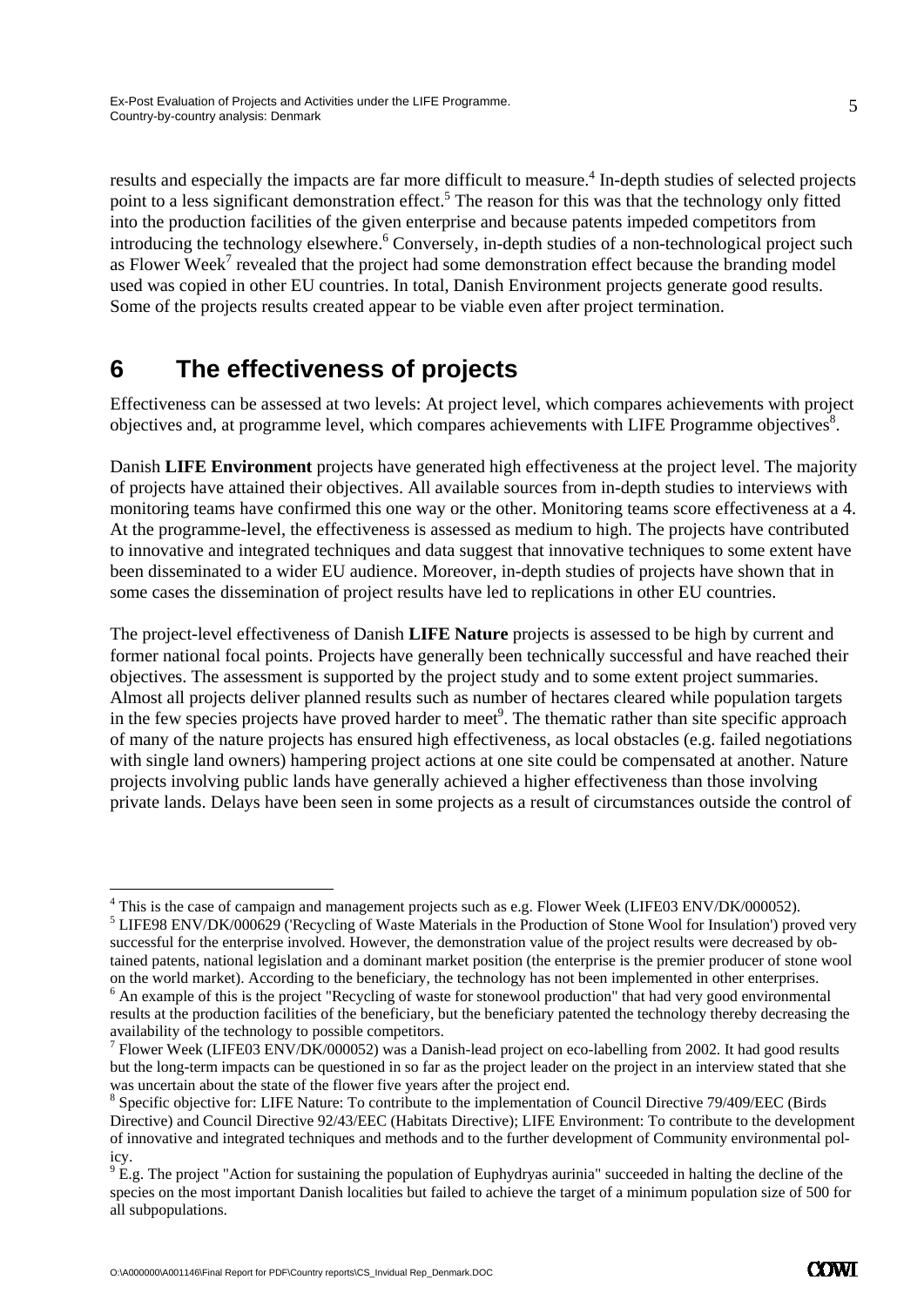the projects.10 Effectiveness at programme level is also assessed as significant for nature projects, which have been instrumental in implementing the Birds and Habitats Directives in Denmark.

# **7 The sustainability of projects**

Within the group of **LIFE Environment** projects there are examples of projects which have delivered solutions which are directly applicable to the beneficiary's production system, and which have economic advantages in addition to the environmental benefits. These projects show a high level of sustainability. The monitoring team score the sustainability of Danish LIFE projects at an overall 4 on a 1-5-scale. Some examples exist of projects, which have proven to be technically or economically unviable and thus not sustainable. These projects pertain to particular beneficiary and project types, for which sustainability is difficult without a constant cash-flow or a long-term management plan. An example of this is Flower Week, where the knowledge of the eco-label (the Flower) did not surpass a certain threshold, so that the weight of the brand itself could sustain the eco-label together with the cash-flow from licences paid by producers to obtain the label. In this case, the otherwise good project results were not sustainable. The general picture is that sustainability of Danish LIFE Environment projects is high.

All **LIFE Nature** projects had a public entity as their lead organisation and to a large extent involve public lands, which provided important mechanisms for ensuring the long-term effect of the projects. Necessary future management actions have been incorporated in the Agency's management plans for the areas thereby ensuring high sustainability. Projects which did not have the National Forest and Nature Agency as lead organisation were mostly managed by county authorities. This model was also believed to be highly sustainable, but after the abolishment of the Danish counties, sustainability hinges on the extent to which municipalities that have taken over their responsibilities have the means and the ability to continue the work. The mandatory management plans for the Natura 2000 areas should, however, be able to safeguard the sustainability of the majority of the results. For these reasons overall sustainability is assessed to be very high (4.5-5) by the national focal point.

# **8 The utility of projects**

Danish **LIFE Environment** projects have contributed towards addressing many of the goals and aims set forth in the 6th EAP. Links to EU environmental policies are ensured through the selection procedure. This measure seems to provide the projects with objectives well in line with the Community priorities. In-depth studies in Denmark and interview with the focal point confirm that environment projects have been larger and more comprehensive than would otherwise have been expected without LIFE funding. Without LIFE funding, projects would have been implemented later or not at all says many stakeholders.

In the case of **LIFE Nature** projects it is clear that LIFE Nature projects contribute markedly towards achieving the objectives of the directives. All Danish projects concern species or habitats with unfavourable conservation status and many target priority species and habitats. The largest Danish LIFE Nature project (Urgent actions for the endangered Houting "Coregonus oxyrhunchus") concerns a species where the sole remaining population is confined to Denmark and where the country hence has a special responsibility, the species is also one of only two priority animal species occurring in Denmark.

-

6

 $10$  E. g. a planned raise of the water table in a raised bog (in "Restoration of raised bogs in Denmark with new methods") was delayed as an earlier declaration of protected status failed to include compensation for an electric company owning a power line through the area.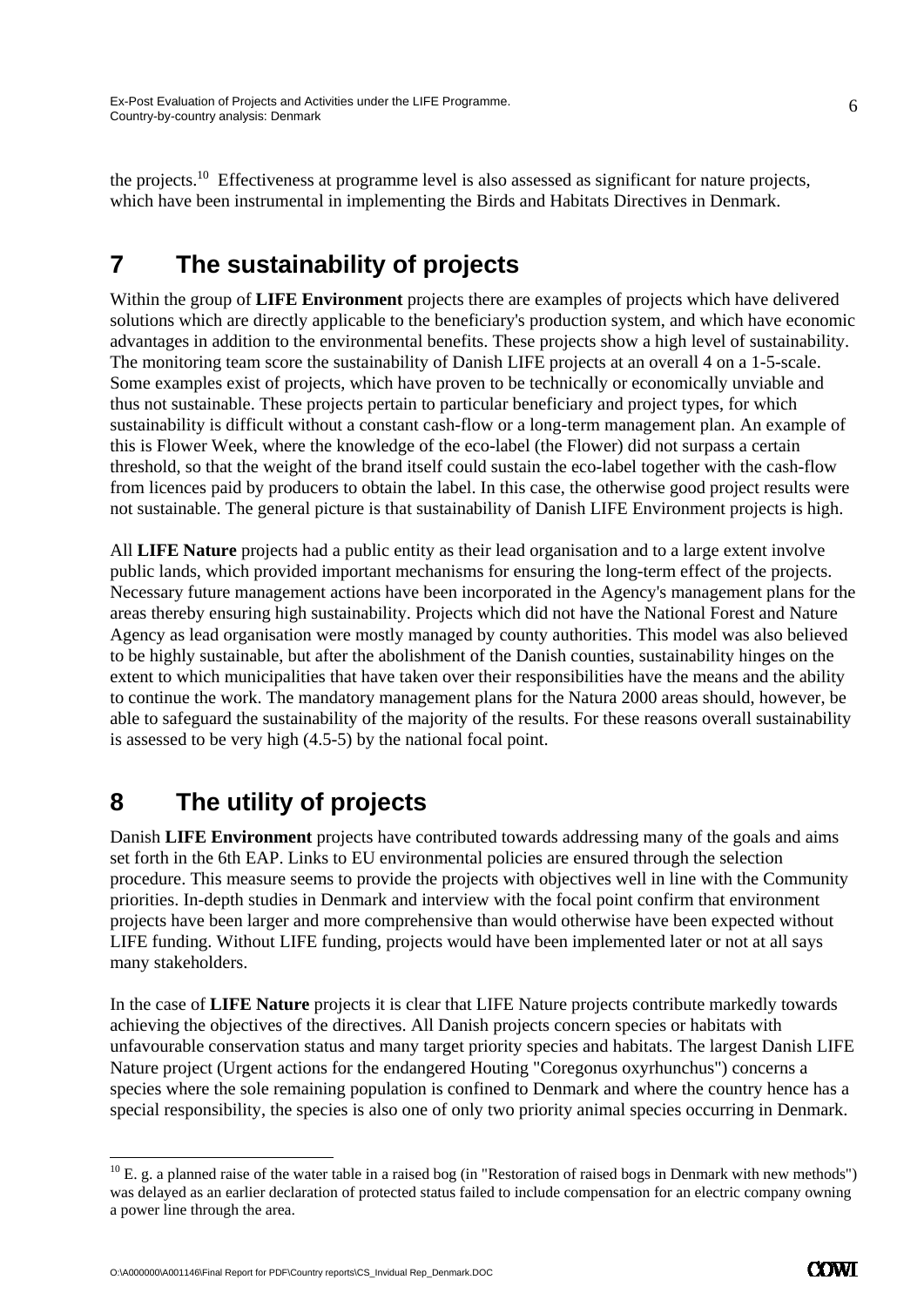# **Appendix 1 Comprehensive overview of LIFE Projects in Denmark**

In connection with the ex-post evaluation, data was extracted from the BUTLER database of the LIFE Unit. Table 1 and Table 2 below provide an overview of the information available on each project as well as the LIFE+ theme attached by the evaluation team to the project. The budget figures for LIFE co-financing do not necessarily correspond to the actual payments made.

| Id.                     | <b>Title</b>                                                                                                                                                       | <b>LIFE</b><br>qeneration | <b>Funding</b><br>year | <b>Start</b><br>year | End<br>year | <b>Total</b><br>budget<br>(EUR) | LIFE co-<br>financing<br>budget<br>(EUR) | <b>Beneficiary type</b>       | <b>International</b><br>partners<br>(yes/no) | LIFE+<br>theme                      |
|-------------------------|--------------------------------------------------------------------------------------------------------------------------------------------------------------------|---------------------------|------------------------|----------------------|-------------|---------------------------------|------------------------------------------|-------------------------------|----------------------------------------------|-------------------------------------|
| LIFE96<br>ENV/DK/000012 | Integrated Cooperation on Sus-<br>tainable Tourism Development<br>and Recreational Use in the<br>Wadden Sea Area                                                   | LIFE II                   | 1996                   | 1996                 | 2001        | 663,761                         | 328,636                                  | Intergovernmental<br>body     | Yes                                          | Soil                                |
| LIFE96<br>ENV/DK/000016 | Clean Up Polluted Soil - Testing<br>and Economical/Environmental<br>Evaluation on In-Situ Techniques                                                               | LIFE II                   | 1996                   | 1997                 | 2000        | 2,108,575                       | 1,052,395                                | Public enterprise             | No                                           | Soil                                |
| LIFE96<br>ENV/DK/000018 | Study and Development of<br>Technologies for Safe and Envi-<br>ronmentally Optimal Recovery<br>and Disposal of Explosive<br>Wastes                                 | LIFE II                   | 1996                   | 1997                 | 2000        | 1,361,760                       | 678,041                                  | <b>SME</b>                    | Yes                                          | Natural re-<br>sources and<br>waste |
| LIFE97<br>ENV/DK/000338 | Elimination of emission in glass<br>fibre casting                                                                                                                  | LIFE II                   | 1997                   | 1997                 | 2000        | 2,035,781                       | 541,732                                  | International en-<br>terprise | No                                           | Air                                 |
| LIFE97<br>ENV/DK/000342 | Electrochemical particulate trap<br>for diesel engine exhaust.                                                                                                     | LIFE II                   | 1997                   | 1997                 | 2000        | 1,241,026                       | 352,179                                  | International en-<br>terprise | <b>No</b>                                    | Air                                 |
| LIFE97<br>ENV/DK/000344 | Building the ECO-City: Ecologi-<br>cally sound development in local<br>urban administration through<br>cooperation between civic users<br>and district government. | LIFE II                   | 1997                   | 1997                 | 2000        | 1,304,365                       | 602,370                                  | Local authority               | <b>No</b>                                    | Urban envi-<br>ronment              |

| Table 2 | Overview of LIFE Environment Projects in Denmark |  |
|---------|--------------------------------------------------|--|
|         |                                                  |  |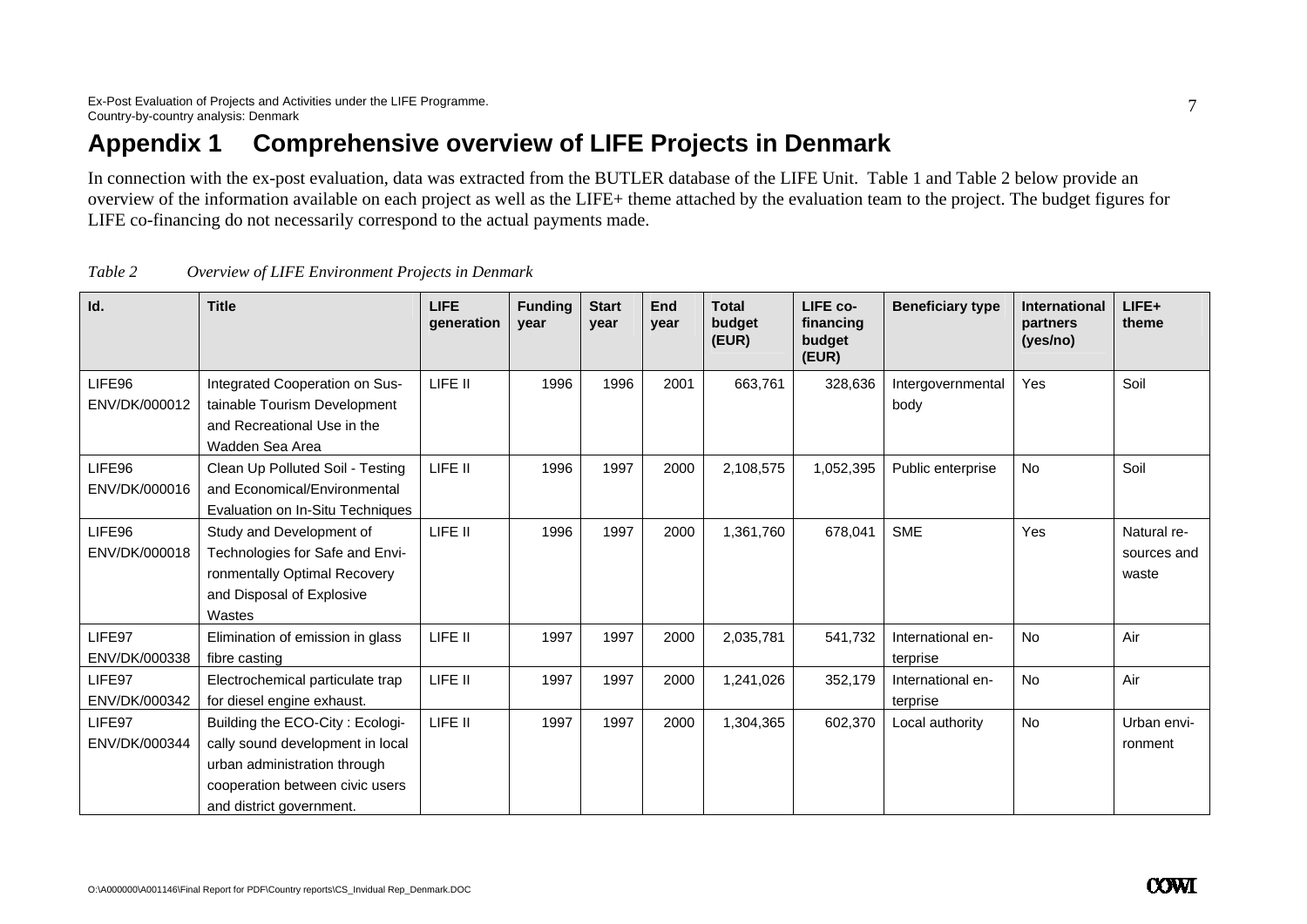| Id.                     | <b>Title</b>                                                                                                                                                                | <b>LIFE</b><br>qeneration | <b>Funding</b><br>year | <b>Start</b><br>year | <b>End</b><br>year | <b>Total</b><br>budget<br>(EUR) | LIFE co-<br>financing<br>budget<br>(EUR) | <b>Beneficiary type</b>       | International<br>partners<br>(yes/no) | LIFE+<br>theme                      |
|-------------------------|-----------------------------------------------------------------------------------------------------------------------------------------------------------------------------|---------------------------|------------------------|----------------------|--------------------|---------------------------------|------------------------------------------|-------------------------------|---------------------------------------|-------------------------------------|
| LIFE97<br>ENV/DK/000347 | Sustainable land use in ground<br>water areas.                                                                                                                              | LIFE II                   | 1997                   | 1997                 | 2002               | 1,665,012                       | 800,366                                  | Local authority               | <b>No</b>                             | Water                               |
| LIFE98<br>ENV/DK/000499 | Crossflow microfiltration for clari-<br>fication of beer                                                                                                                    | LIFE II                   | 1998                   | 1998                 | 2001               | 370,061                         | 104,638                                  | International en-<br>terprise | No                                    | Natural re-<br>sources and<br>waste |
| LIFE98<br>ENV/DK/000628 | Developing guidelines for sus-<br>tainable urban housing renova-<br>tion                                                                                                    | LIFE II                   | 1998                   | 1998                 | 2000               | 592,801                         | 285,695                                  | <b>SME</b>                    | Yes                                   | Strategic<br>Approaches             |
| LIFE98<br>ENV/DK/000629 | Recycling of Waste Materials in<br>the Production of Stone Wool for<br>Insulation                                                                                           | LIFE II                   | 1998                   | 1998                 | 2001               | 2,615,788                       | 578,375                                  | International en-<br>terprise | Yes                                   | Natural re-<br>sources and<br>waste |
| LIFE99<br>ENV/DK/000614 | Super critical wood impregnation                                                                                                                                            | LIFE II                   | 1999                   | 1999                 | 2002               | 7,462,298                       | 941,873                                  | International en-<br>terprise | No                                    | Air                                 |
| LIFE99<br>ENV/DK/000615 | Establishment and test of a<br>demonstration pilotscale plant for<br>Ferrox stabilisation of ashes and<br>other air pollution control resi-<br>dues from waste incineration | LIFE II                   | 1999                   | 1999                 | 2002               | 1,453,175                       | 634,486                                  | International en-<br>terprise | No                                    | Natural re-<br>sources and<br>waste |
| LIFE99<br>ENV/DK/000616 | Reduction of greenhouse gas<br>emissions and ground water<br>protection through integration of<br>anaerobic digestion with an in-<br>novative biogas cleaning system        | LIFE II                   | 1999                   | 1999                 | 2002               | 1,527,180                       | 458,154                                  |                               | <b>No</b>                             | Climate<br>change                   |
| LIFE99<br>ENV/DK/000618 | Introduction of environment<br>management by the Aarhus Mu-<br>nicipal Eduction Authorities                                                                                 | LIFE II                   | 1999                   | 1999                 | 2003               | 518,030                         | 259,015                                  | Local authority               | No                                    | Strategic<br>Approaches             |
| LIFE99<br>ENV/DK/000619 | European Centre for River Res-<br>toration                                                                                                                                  | LIFE II                   | 1999                   | 1999                 | 2002               | 269,935                         | 133,622                                  | Research institu-<br>tions    | <b>No</b>                             | Water                               |
| LIFE99<br>ENV/DK/000621 | Sensor for detection of oil spills<br>from offshore installations                                                                                                           | LIFE II                   | 1999                   | 2000                 | 2003               | 3,307,676                       | 900,268                                  |                               | No                                    | Water                               |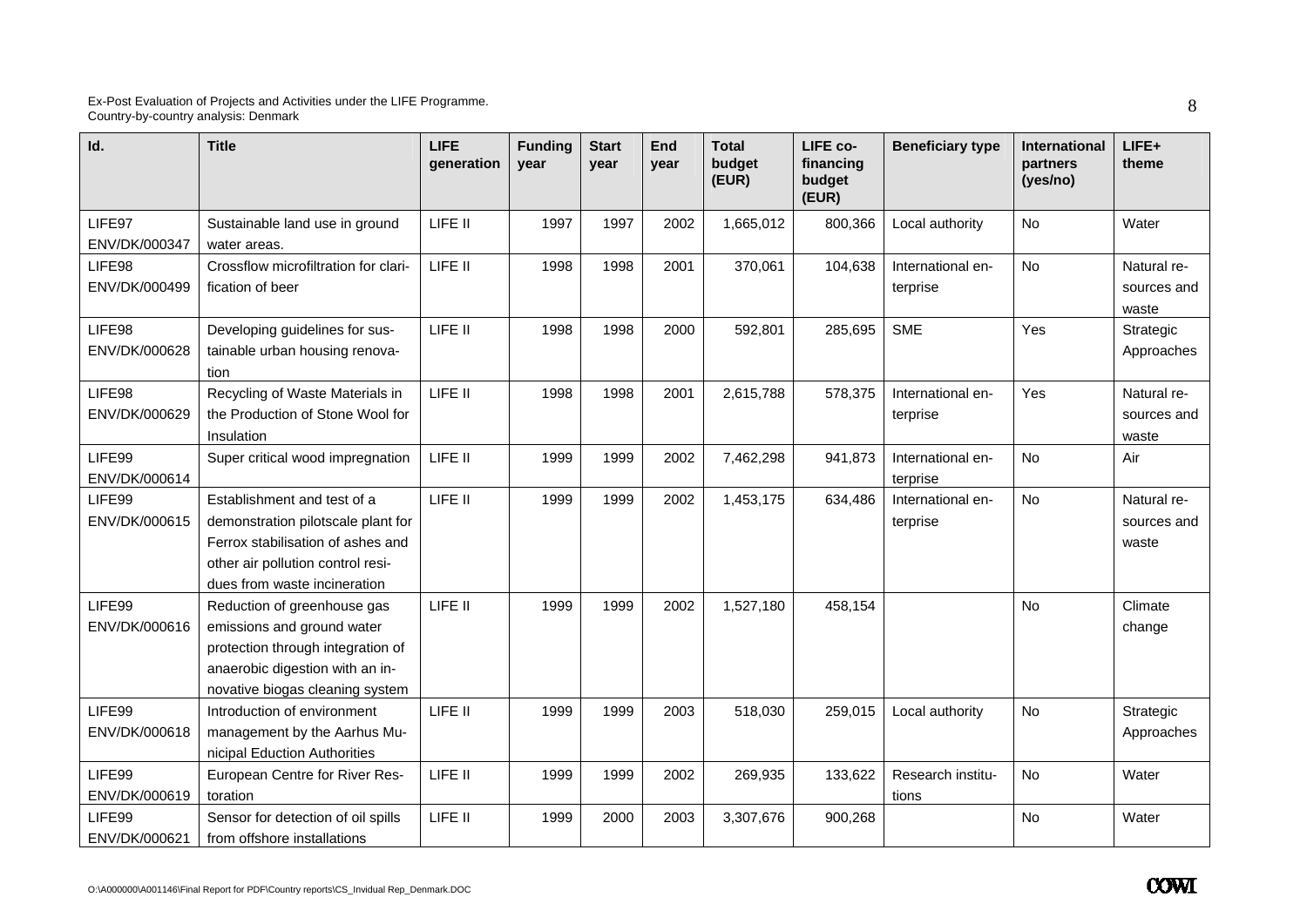| Id.                                 | <b>Title</b>                                                                                                                                                                                                                            | <b>LIFE</b><br>generation | <b>Funding</b><br>year | <b>Start</b><br>year | End<br>year | <b>Total</b><br>budget<br>(EUR) | LIFE co-<br>financing<br>budget<br>(EUR) | <b>Beneficiary type</b>    | International<br>partners<br>(yes/no) | $LIFE+$<br>theme                    |
|-------------------------------------|-----------------------------------------------------------------------------------------------------------------------------------------------------------------------------------------------------------------------------------------|---------------------------|------------------------|----------------------|-------------|---------------------------------|------------------------------------------|----------------------------|---------------------------------------|-------------------------------------|
| LIFE00<br>ENV/DK/000366             | Membrane contactor for CO2<br>removal                                                                                                                                                                                                   | LIFE II                   | 2000                   | 2001                 | 2004        | 3,261,149                       | 978,345                                  |                            | No                                    | Climate<br>change                   |
| LIFE00<br>ENV/DK/000369             | Electrodialytic remediation of<br>CCA-treated waste wood                                                                                                                                                                                | LIFE II                   | 2000                   | 2001                 | 2003        | 281,610                         | 136,988                                  | Research institu-<br>tions | Yes                                   | Natural re-<br>sources and<br>waste |
| LIFE00<br>ENV/DK/000374             | Ecolabelling of retail trade                                                                                                                                                                                                            | LIFE II                   | 2000                   | 2001                 | 2004        | 646,400                         | 320,200                                  | NGO-Foundation             | <b>No</b>                             | Strategic<br>Approaches             |
| LIFE <sub>02</sub><br>ENV/DK/000150 | Short circuiting the carbon and<br>nutrient cycle between urban<br>and rural districts by establishing<br>three new systems for source<br>separation, collection and com-<br>posting of organic waste in the<br>greater Copenhagen area | LIFE III                  | 2002                   | 2002                 | 2006        | 1,943,653                       | 783,903                                  | University                 | <b>No</b>                             | Natural re-<br>sources and<br>waste |
| LIFE02<br>ENV/DK/000151             | Sensor for identification of oil<br>spills from offshore installations                                                                                                                                                                  | LIFE III                  | 2002                   | 2002                 | 2005        | 3,359,448                       | 867,392                                  | <b>SME</b>                 | <b>No</b>                             | Water                               |
| LIFE <sub>02</sub><br>ENV/DK/000155 | Innovative demonstration project<br>for chemical recycling of PVC<br>waste through the use of thermal<br>hydrolysis.                                                                                                                    | LIFE III                  | 2002                   | 2002                 | 2005        | 12,725,905                      | 3,605,597                                | <b>SME</b>                 | <b>No</b>                             | Natural re-<br>sources and<br>waste |
| LIFE03<br>ENV/DK/000052             | European Flower Week-<br>Campaign on the EU Ecolabel                                                                                                                                                                                    | LIFE III                  | 2003                   | 2002                 | 2005        | 1,549,104                       | 1,549,104                                | National authority         | No                                    | Strategic<br>Approaches             |
| LIFE03<br>ENV/DK/000053             | Innovative demonstration project<br>for local treatment of combined<br>sewer overflows enabling the<br>implementation of the Water<br><b>Framework Directive</b>                                                                        | LIFE III                  | 2003                   | 2003                 | 2007        | 6,969,020                       | 1,850,351                                | Public enterprise          | <b>No</b>                             | Water                               |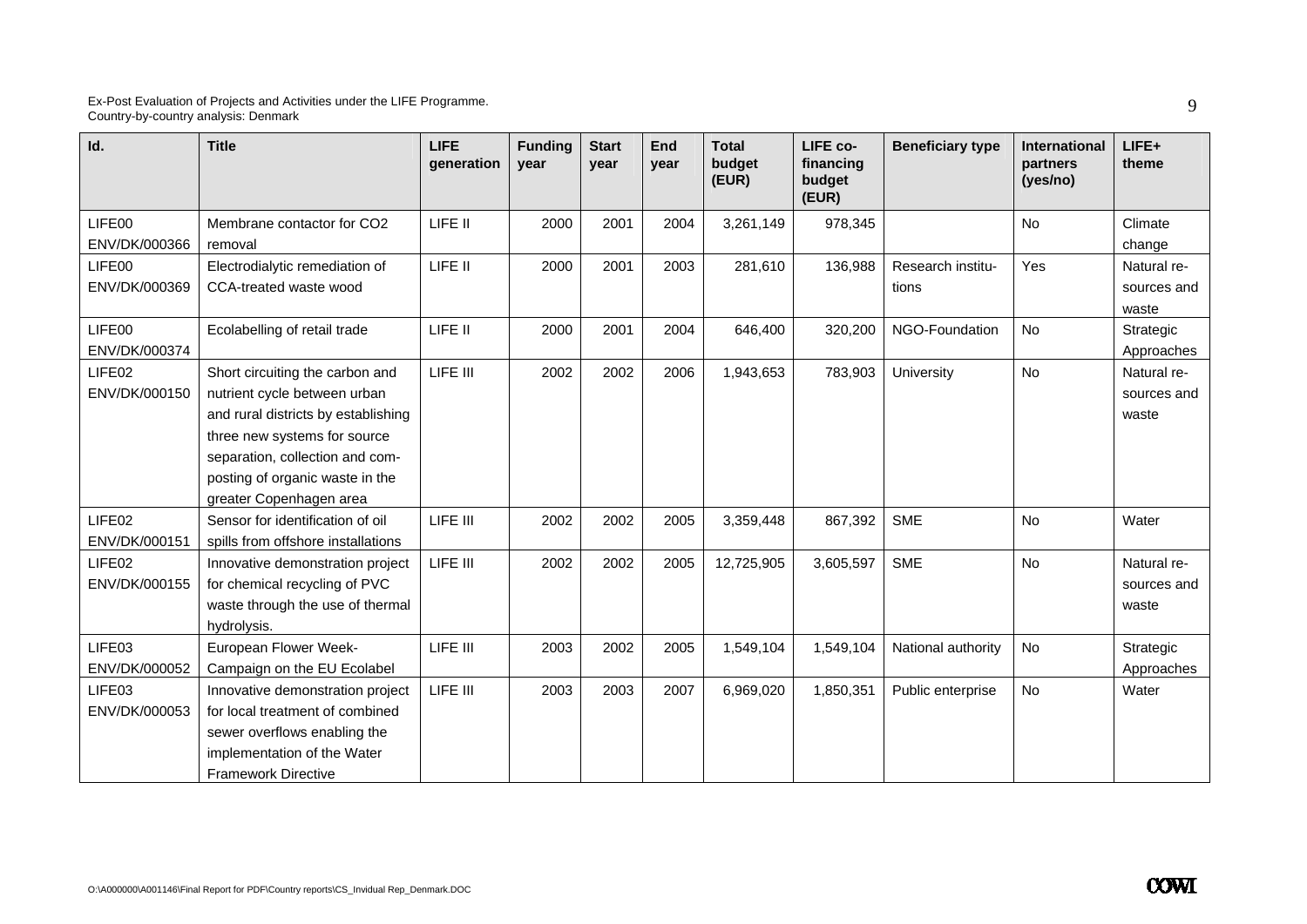| Id.                     | <b>Title</b>                                                                                                                                                        | <b>LIFE</b><br>qeneration | <b>Funding</b><br>year | <b>Start</b><br>year | <b>End</b><br>year | <b>Total</b><br>budget<br>(EUR) | LIFE co-<br>financing<br>budget<br>(EUR) | <b>Beneficiary type</b>       | International<br>partners<br>(yes/no) | LIFE+<br>theme                      |
|-------------------------|---------------------------------------------------------------------------------------------------------------------------------------------------------------------|---------------------------|------------------------|----------------------|--------------------|---------------------------------|------------------------------------------|-------------------------------|---------------------------------------|-------------------------------------|
| LIFE03<br>ENV/DK/000056 | Removal of endocrine disrupters<br>in the outlet water from wastewa-<br>ter treatment plants in combina-<br>tion with inactivation of patho-<br>genic microorganism | LIFE III                  | 2003                   | 2002                 | 2007               | 2,834,330                       | 850,330                                  | International en-<br>terprise | <b>No</b>                             | Water                               |
| LIFE04<br>ENV/DK/000067 | Novel energy efficient process<br>for potato protein extraction                                                                                                     | LIFE III                  | 2004                   | 2003                 | 2007               | 6,932,774                       | 1,354,101                                | <b>SME</b>                    | No                                    | Natural re-<br>sources and<br>waste |
| LIFE04<br>ENV/DK/000070 | Conversion of scrap tyre powder<br>to superior rubber products by<br>dense phase techniques                                                                         | LIFE III                  | 2004                   | 2003                 | 2007               | 2,457,309                       | 1,228,654                                | International en-<br>terprise | <b>No</b>                             | Natural re-<br>sources and<br>waste |
| LIFE04<br>ENV/DK/000071 | "Dogme 2000" - a model for en-<br>vrionmental management on the<br>municipal level                                                                                  | LIFE III                  | 2004                   | 2004                 | 2008               | 1,019,351                       | 509,675                                  | Local authority               | No.                                   | Strategic<br>Approaches             |
| LIFE04<br>ENV/DK/000076 | Oil Spill Identification System for<br>Marine Transport                                                                                                             | LIFE III                  | 2004                   | 2004                 | 2008               | 3,977,750                       | 1,193,325                                | <b>SME</b>                    | No                                    | Water                               |
| LIFE05<br>ENV/DK/000141 | Reduction of Greenhouse Gas<br>Emissions from Landfills by use<br>of Engineered Bio-covers                                                                          | LIFE III<br>Extension     | 2005                   | 2005                 | 2009               | 512,622                         | 256,311                                  | University                    | <b>No</b>                             | Natural re-<br>sources and<br>waste |
| LIFE05<br>ENV/DK/000145 | Odense Pilot River Basin - Agri-<br>cultural Programme of Measures                                                                                                  | LIFE III<br>Extension     | 2005                   | 2005                 | 2007               | 514,641                         | 201,841                                  | Regional authority            | No                                    | Water                               |
| LIFE05<br>ENV/DK/000153 | Utilisation of ash from incinera-<br>tion of wastewater sludge (bio<br>ash) in concrete production                                                                  | LIFE III<br>Extension     | 2005                   | 2005                 | 2008               | 607,493                         | 303,745                                  | Public enterprise             | <b>No</b>                             | Natural re-<br>sources and<br>waste |
| LIFE05<br>ENV/DK/000155 | Integrated Protection of Surface<br>and Groundwater in Agricultural<br>Regions                                                                                      | LIFE III<br>Extension     | 2005                   | 2005                 | 2009               | 1,981,748                       | 990,877                                  | Development<br>agency         | <b>No</b>                             | Water                               |
| LIFE05<br>ENV/DK/000156 | Development and demonstration<br>of a prototype transcritical CO2<br>refrigeration system                                                                           | LIFE III<br>Extension     | 2005                   | 2005                 | 2008               | 555,945                         | 166,784                                  | <b>SME</b>                    | No                                    | Climate<br>change                   |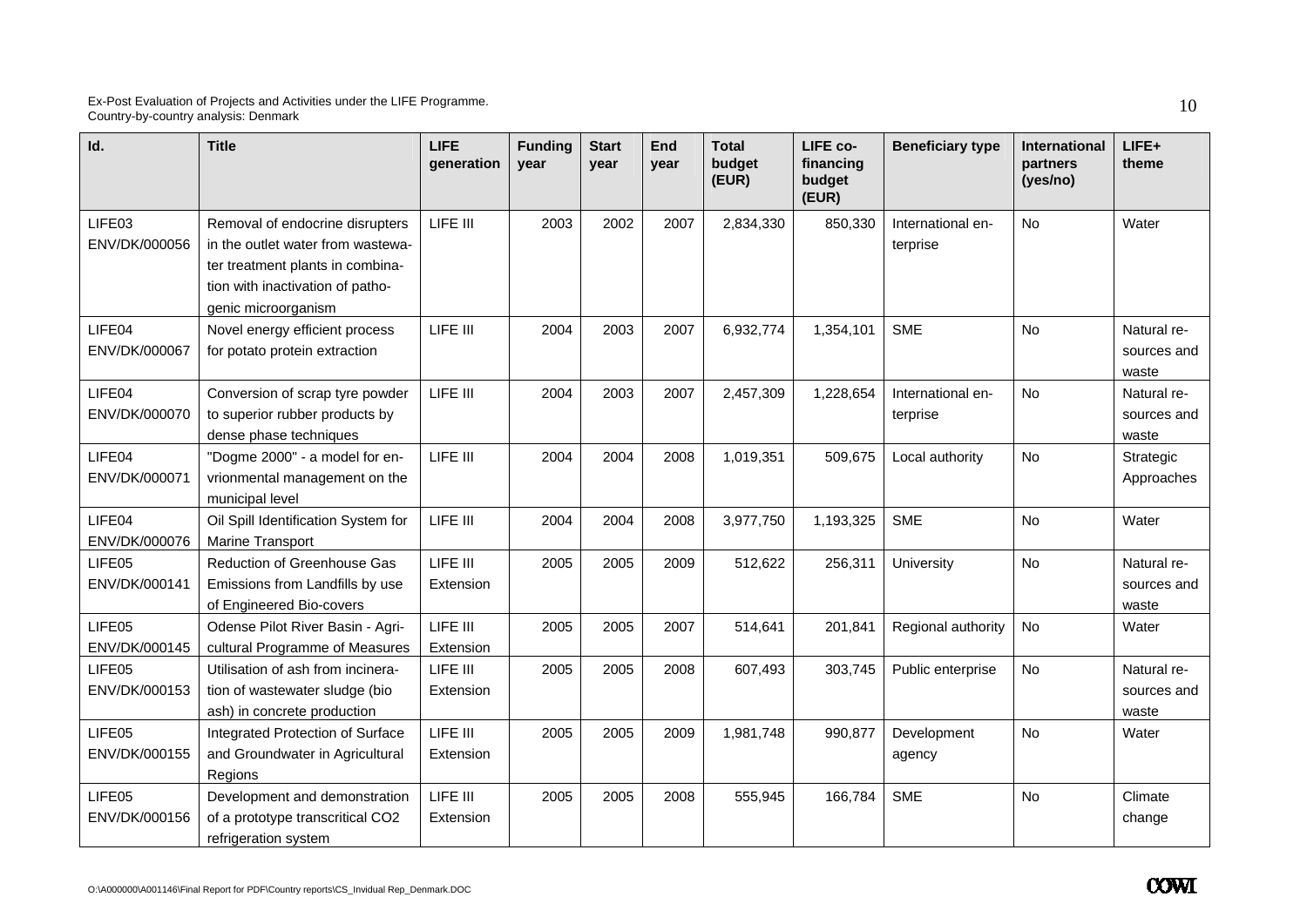| Id.           | <b>Title</b>                      | LIFE<br>generation | <b>Funding</b><br>year | <b>Start</b><br>year | End<br>year | <b>Total</b><br>budget<br>(EUR) | LIFE co-<br>financing<br>budget<br>(EUR) | <b>Beneficiary type</b> | <b>International</b><br>partners<br>(yes/no) | LIFE+<br>theme |
|---------------|-----------------------------------|--------------------|------------------------|----------------------|-------------|---------------------------------|------------------------------------------|-------------------------|----------------------------------------------|----------------|
| LIFE05        | Waste and Sewage Recycling        | LIFE III           | 2005                   | 2005                 | 2007        | 2,743,127                       | 650,288                                  | International en-       | <b>No</b>                                    | Natural re-    |
| ENV/DK/000158 | and Symbiosis in Stone Wool       | Extension          |                        |                      |             |                                 |                                          | terprise                |                                              | sources and    |
|               | Production                        |                    |                        |                      |             |                                 |                                          |                         |                                              | waste          |
| LIFE06        | Development and demonstration     | LIFE III           | 2006                   | 2006                 | 2010        | 9,525,368                       | 4,762,684                                | International en-       | No                                           | Climate        |
| ENV/DK/000226 | of Manufacturing and Operation    | Extension          |                        |                      |             |                                 |                                          | terprise                |                                              | change         |
|               | of clean and efficient power gen- |                    |                        |                      |             |                                 |                                          |                         |                                              |                |
|               | eration based on Solid Oxide      |                    |                        |                      |             |                                 |                                          |                         |                                              |                |
|               | <b>Fuel Cells</b>                 |                    |                        |                      |             |                                 |                                          |                         |                                              |                |
| LIFE06        | Treatment and re-use of urban     | LIFE III           | 2006                   | 2006                 | 2010        | 3,932,055                       | 1,966,027                                | Local authority         | <b>No</b>                                    | Water          |
| ENV/DK/000229 | stormwater runoff by innovative   | Extension          |                        |                      |             |                                 |                                          |                         |                                              |                |
|               | technologies for removal of pol-  |                    |                        |                      |             |                                 |                                          |                         |                                              |                |
|               | lutants                           |                    |                        |                      |             |                                 |                                          |                         |                                              |                |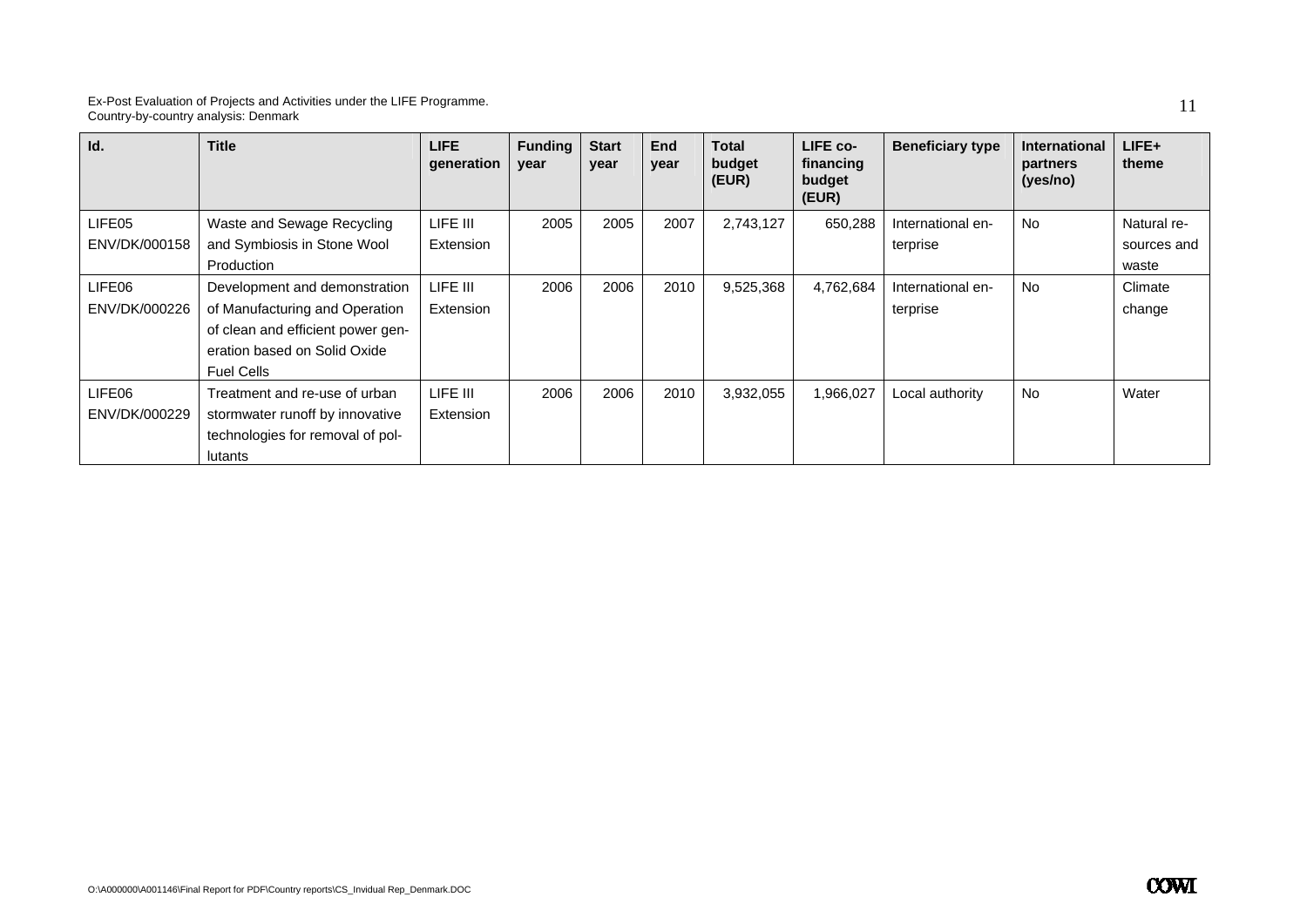*Table 3 Overview of LIFE Nature Projects in Denmark* 

| Id.                     | <b>Title</b>                                                                     | <b>LIFE</b><br>generation | <b>Funding</b><br>year | <b>Start</b><br>year | End<br>year | <b>Total</b><br>budget<br>(EUR) | LIFE co-<br>financing<br>(EUR) | <b>Beneficiary</b><br>type | <b>International</b><br>partners<br>(yes/no) | <b>Directive</b><br>(Birds,<br>Habitats) or<br>biodiversity |
|-------------------------|----------------------------------------------------------------------------------|---------------------------|------------------------|----------------------|-------------|---------------------------------|--------------------------------|----------------------------|----------------------------------------------|-------------------------------------------------------------|
| LIFE96<br>NAT/DK/003000 | Protection of grey dunes and<br>other habitats on Hulsig<br>Hede/Hulsig Heath    | LIFE II                   | 1996                   | 1996                 | 2002        | 1,004,575                       | 502,288                        | Regional au-<br>thority    | <b>No</b>                                    | <b>Habitats</b>                                             |
| LIFE97<br>NAT/DK/004199 | The restoration of the area of<br>Vest Stadil Fjord                              | LIFE II                   | 1997                   | 1997                 | 2001        | 1,770,312                       | 885,156                        | National au-<br>thority    | No                                           | Habitats                                                    |
| LIFE99<br>NAT/DK/006454 | Consolidation of Bombina<br>bombina in Denmark                                   | LIFE II                   | 1999                   | 1999                 | 2003        | 818,235                         | 398,415                        | Regional au-<br>thority    | <b>No</b>                                    | Habitats                                                    |
| LIFE99<br>NAT/DK/006456 | Wadden Sea estuary, nature and<br>environment improvement project                | LIFE II                   | 1999                   | 1999                 | 2003        | 1,739,136                       | 713,036                        | National au-<br>thority    | No                                           | <b>Habitats</b>                                             |
| LIFE00<br>NAT/DK/007116 | Restoration of habitats and wild-<br>life of the Skjern River                    | LIFE II                   | 2000                   | 2001                 | 2005        | 7,357,210                       | 2,207,163                      | National au-<br>thority    | <b>No</b>                                    | <b>Habitats</b>                                             |
| LIFE02<br>NAT/DK/008584 | <b>Restoration of Dune Habitats</b><br>along the Danish West Coast               | LIFE III                  | 2002                   | 2001                 | 2006        | 4,675,796                       | 2,805,478                      | National au-<br>thority    | No                                           | <b>Habitats</b>                                             |
| LIFE02<br>NAT/DK/008588 | Improving status of coastal la-<br>goon Tryggelev Nor, Denmark -<br><b>IMAGE</b> | LIFE III                  | 2002                   | 2002                 | 2006        | 1,236,030                       | 618,015                        | Regional au-<br>thority    | <b>No</b>                                    | Habitats                                                    |
| LIFE02<br>NAT/DK/008589 | Restoration of Lake Fure - a nu-<br>trient-rich lake near Copenhagen             | LIFE III                  | 2002                   | 2002                 | 2007        | 2,933,233                       | 1,173,293                      | Regional au-<br>thority    | <b>No</b>                                    | <b>Habitats</b>                                             |
| LIFE04<br>NAT/DK/000020 | Restoration of Dry Grasslands in<br>Denmark                                      | LIFE III                  | 2004                   | 2004                 | 2009        | 4,244,625                       | 2,151,316                      | National au-<br>thority    | <b>No</b>                                    | <b>Habitats</b>                                             |
| LIFE04<br>NAT/DK/000022 | Regional Actions to Improve Na-<br>ture in River Odense and Odense<br>Fjord      | LIFE III                  | 2004                   | 2004                 | 2010        | 3,852,367                       | 1,926,184                      | Regional au-<br>thority    | <b>No</b>                                    | Habitats                                                    |
| LIFE05<br>NAT/DK/000150 | Restoration of raised bogs in<br>Denmark with new methods                        | LIFE III<br>Extension     | 2005                   | 2005                 | 2010        | 2,947,471                       | 1,407,578                      | National au-<br>thority    | <b>No</b>                                    | <b>Habitats</b>                                             |
| LIFE05<br>NAT/DK/000151 | Action for sustaining the popula-<br>tion of Euphydryas aurinia                  | LIFE III<br>Extension     | 2005                   | 2005                 | 2009        | 566,568                         | 283,284                        | Regional au-<br>thority    | No                                           | Habitats                                                    |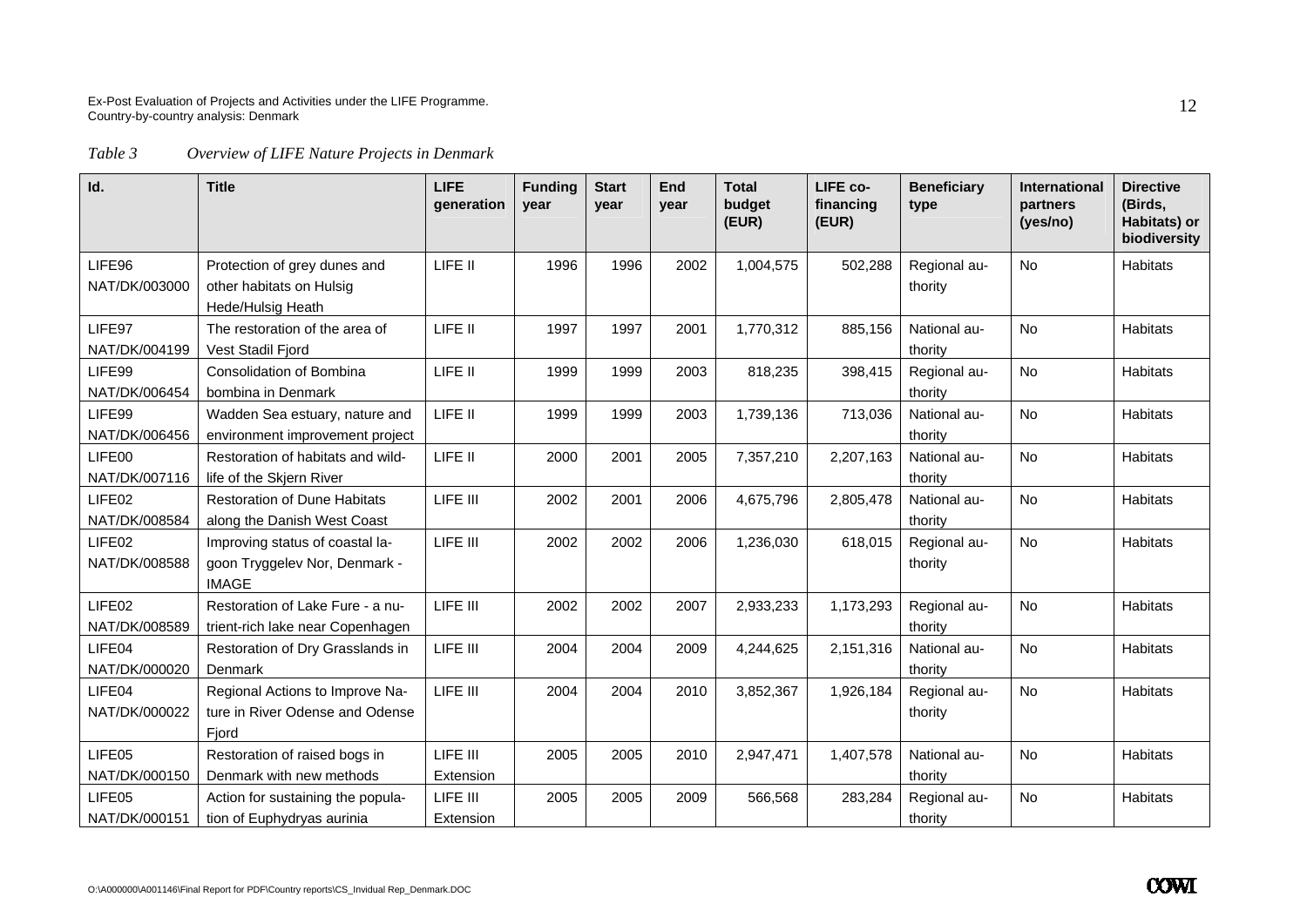| Id.                     | <b>Title</b>                                                                     | <b>LIFE</b><br>generation | <b>Funding</b><br>year | <b>Start</b><br>vear | <b>End</b><br>vear | <b>Total</b><br>budget<br>(EUR) | LIFE co-<br>financing<br>(EUR) | <b>Beneficiary</b><br>type | International<br>partners<br>(yes/no) | <b>Directive</b><br>(Birds,<br>Habitats) or<br>biodiversity |
|-------------------------|----------------------------------------------------------------------------------|---------------------------|------------------------|----------------------|--------------------|---------------------------------|--------------------------------|----------------------------|---------------------------------------|-------------------------------------------------------------|
| LIFE05<br>NAT/DK/000153 | Urgent actions for the endan-<br>gered Houting "Coregonus oxyr-<br>hunchus"      | LIFE III<br>Extension     | 2005                   | 2005                 | 2010               | 13,385,913                      | 8,031,548                      | National au-<br>thority    | No                                    | <b>Habitats</b>                                             |
| LIFE06<br>NAT/DK/000158 | Restoration of Meadow Bird Habi-<br>tats                                         | LIFE III<br>Extension     | 2006                   | 2006                 | 2010               | 1,428,932                       | 714,466                        | National au-<br>thority    | No                                    | <b>Birds</b>                                                |
| LIFE06<br>NAT/DK/000159 | Rebuilding of Marine Cavernous<br><b>Boulder Reefs in Kattegat</b>               | LIFE III<br>Extension     | 2006                   | 2006                 | 2012               | 4,808,398                       | 2,364,199                      | National au-<br>thority    | No                                    | <b>Habitats</b>                                             |
| LIFE96<br>NAT/DK/003000 | Protection of grey dunes and<br>other habitats on Hulsig<br>Hede/Hulsig Heath    | LIFE II                   | 1996                   | 1996                 | 2002               | 1,004,575                       | 502,288                        | Regional au-<br>thority    | <b>No</b>                             | <b>Habitats</b>                                             |
| LIFE97<br>NAT/DK/004199 | The restoration of the area of<br>Vest Stadil Fjord                              | LIFE II                   | 1997                   | 1997                 | 2001               | 1,770,312                       | 885,156                        | National au-<br>thority    | <b>No</b>                             | <b>Habitats</b>                                             |
| LIFE99<br>NAT/DK/006454 | Consolidation of Bombina<br>bombina in Denmark                                   | LIFE II                   | 1999                   | 1999                 | 2003               | 818,235                         | 398,415                        | Regional au-<br>thority    | No                                    | Habitats                                                    |
| LIFE99<br>NAT/DK/006456 | Wadden Sea estuary, nature and<br>environment improvement project                | LIFE II                   | 1999                   | 1999                 | 2003               | 1,739,136                       | 713,036                        | National au-<br>thority    | <b>No</b>                             | <b>Habitats</b>                                             |
| LIFE00<br>NAT/DK/007116 | Restoration of habitats and wild-<br>life of the Skjern River                    | LIFE II                   | 2000                   | 2001                 | 2005               | 7,357,210                       | 2,207,163                      | National au-<br>thority    | No                                    | Habitats                                                    |
| LIFE02<br>NAT/DK/008584 | <b>Restoration of Dune Habitats</b><br>along the Danish West Coast               | LIFE III                  | 2002                   | 2001                 | 2006               | 4,675,796                       | 2,805,478                      | National au-<br>thority    | No                                    | <b>Habitats</b>                                             |
| LIFE02<br>NAT/DK/008588 | Improving status of coastal la-<br>goon Tryggelev Nor, Denmark -<br><b>IMAGE</b> | LIFE III                  | 2002                   | 2002                 | 2006               | 1,236,030                       | 618,015                        | Regional au-<br>thority    | <b>No</b>                             | <b>Habitats</b>                                             |
| LIFE02<br>NAT/DK/008589 | Restoration of Lake Fure - a nu-<br>trient-rich lake near Copenhagen             | LIFE III                  | 2002                   | 2002                 | 2007               | 2,933,233                       | 1,173,293                      | Regional au-<br>thority    | No                                    | <b>Habitats</b>                                             |
| LIFE04<br>NAT/DK/000020 | Restoration of Dry Grasslands in<br>Denmark                                      | LIFE III                  | 2004                   | 2004                 | 2009               | 4,244,625                       | 2,151,316                      | National au-<br>thority    | No                                    | <b>Habitats</b>                                             |
| LIFE04<br>NAT/DK/000022 | Regional Actions to Improve Na-<br>ture in River Odense and Odense<br>Fjord      | LIFE III                  | 2004                   | 2004                 | 2010               | 3,852,367                       | 1,926,184                      | Regional au-<br>thority    | No                                    | <b>Habitats</b>                                             |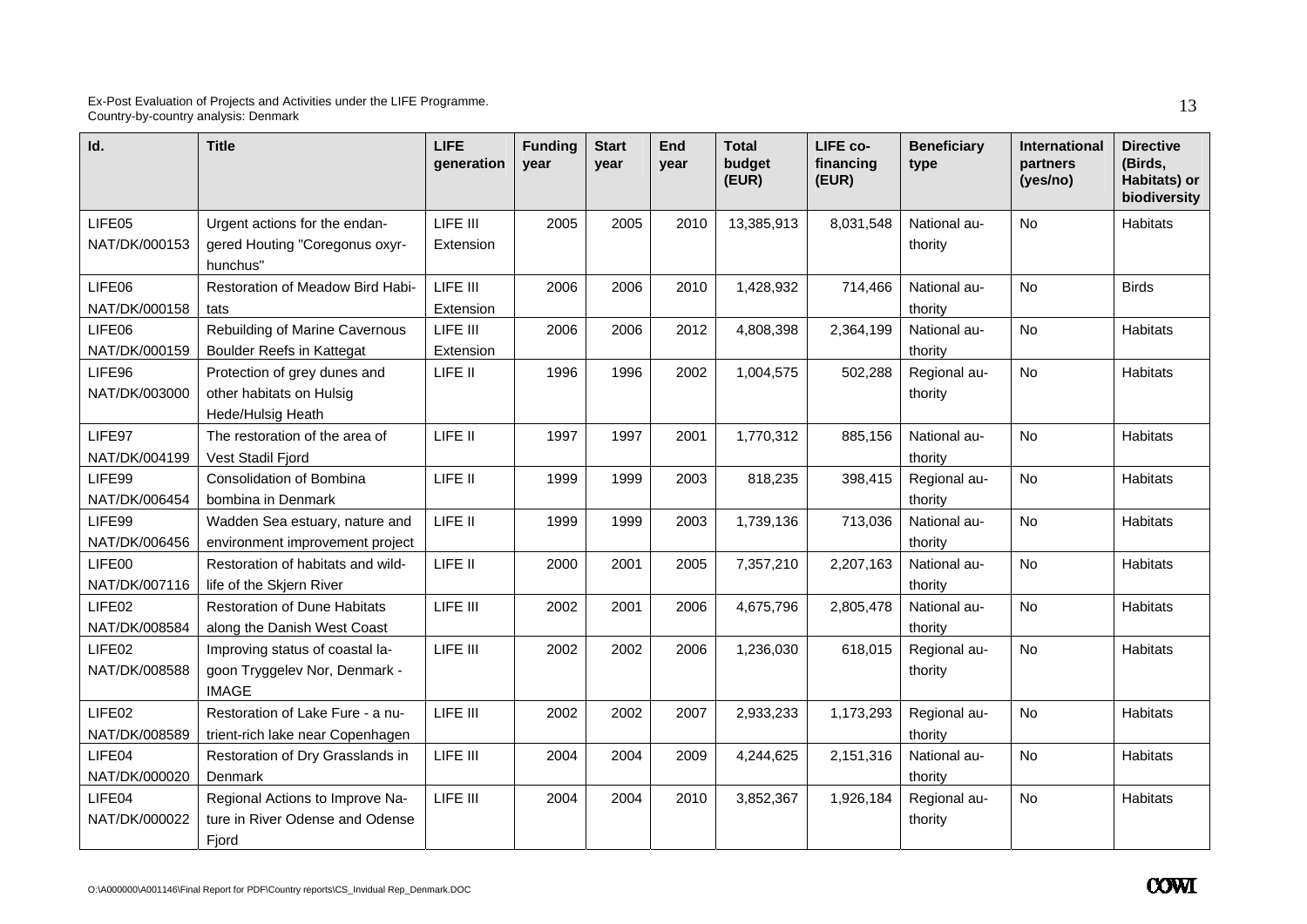| Id.           | <b>Title</b>                            | <b>LIFE</b><br>qeneration | <b>Funding</b><br>year | <b>Start</b><br>vear | End<br>year | <b>Total</b><br>budget<br>(EUR) | LIFE co-<br>financing<br>(EUR) | <b>Beneficiary</b><br>type | <b>International</b><br>partners<br>(yes/no) | <b>Directive</b><br>(Birds,<br><b>Habitats) or</b><br>biodiversity |
|---------------|-----------------------------------------|---------------------------|------------------------|----------------------|-------------|---------------------------------|--------------------------------|----------------------------|----------------------------------------------|--------------------------------------------------------------------|
| LIFE05        | Restoration of raised bogs in           | LIFE III                  | 2005                   | 2005                 | 2010        | 2,947,471                       | 1,407,578                      | National au-               | No                                           | <b>Habitats</b>                                                    |
| NAT/DK/000150 | Denmark with new methods                | Extension                 |                        |                      |             |                                 |                                | thority                    |                                              |                                                                    |
| LIFE05        | Action for sustaining the popula-       | LIFE III                  | 2005                   | 2005                 | 2009        | 566,568                         | 283,284                        | Regional au-               | <b>No</b>                                    | <b>Habitats</b>                                                    |
| NAT/DK/000151 | tion of Euphydryas aurinia              | Extension                 |                        |                      |             |                                 |                                | thority                    |                                              |                                                                    |
| LIFE05        | Urgent actions for the endan-           | LIFE III                  | 2005                   | 2005                 | 2010        | 13,385,913                      | 8,031,548                      | National au-               | <b>No</b>                                    | <b>Habitats</b>                                                    |
| NAT/DK/000153 | gered Houting "Coregonus oxyr-          | Extension                 |                        |                      |             |                                 |                                | thority                    |                                              |                                                                    |
|               | hunchus"                                |                           |                        |                      |             |                                 |                                |                            |                                              |                                                                    |
| LIFE06        | <b>Restoration of Meadow Bird Habi-</b> | LIFE III                  | 2006                   | 2006                 | 2010        | 1,428,932                       | 714,466                        | National au-               | <b>No</b>                                    | <b>Birds</b>                                                       |
| NAT/DK/000158 | tats                                    | Extension                 |                        |                      |             |                                 |                                | thority                    |                                              |                                                                    |
| LIFE06        | Rebuilding of Marine Cavernous          | LIFE III                  | 2006                   | 2006                 | 2012        | 4,808,398                       | 2,364,199                      | National au-               | No.                                          | <b>Habitats</b>                                                    |
| NAT/DK/000159 | <b>Boulder Reefs in Kattegat</b>        | Extension                 |                        |                      |             |                                 |                                | thority                    |                                              |                                                                    |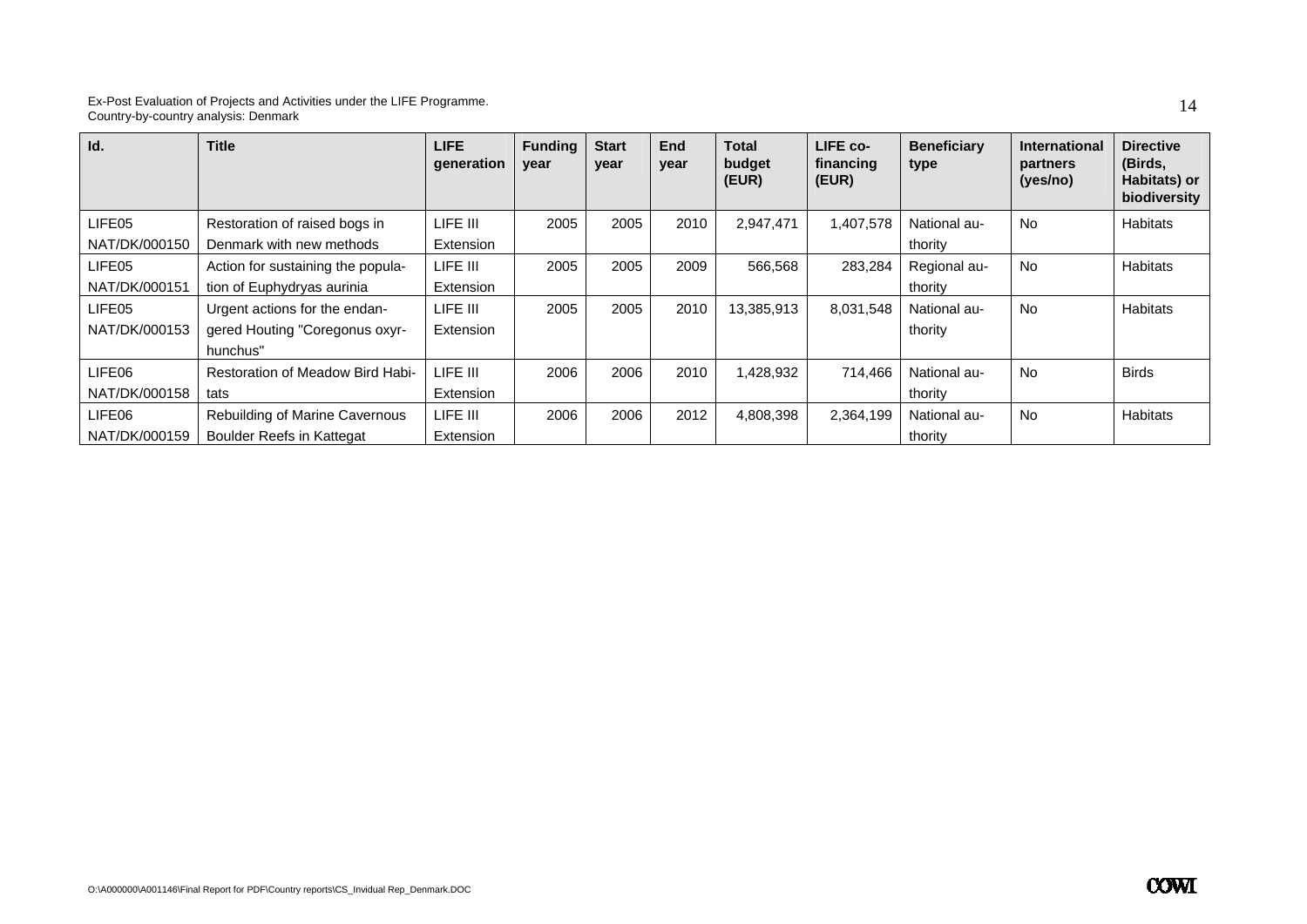### **Appendix 2 Summary tables on LIFE Environment projects in Denmark**

| <b>Generation</b>                              | Year         | <b>Number of</b><br>projects | <b>Total budget</b><br>(EUR<br>million) | <b>Total LIFE</b><br>co-financing<br>budget (EUR<br>million) | Average<br>duration<br>(years) | Average<br><b>LIFE funding</b><br>per project<br>(EUR<br>million) |
|------------------------------------------------|--------------|------------------------------|-----------------------------------------|--------------------------------------------------------------|--------------------------------|-------------------------------------------------------------------|
| LIFE II                                        | 1996         | 3                            | 4.1                                     | 2.1                                                          | 3.7                            | 0.7                                                               |
|                                                | 1997         | 4                            | 6.2                                     | 2.3                                                          | 3.5                            | 0.6                                                               |
|                                                | 1998         | 3                            | 3.6                                     | 1.0                                                          | 2.7                            | 0.3                                                               |
|                                                | 1999         | 6                            | 14.5                                    | 3.3                                                          | 3.2                            | 0.6                                                               |
|                                                | <b>Total</b> | 16                           | 28.5                                    | 8.7                                                          | 3.3                            | 0.5                                                               |
| LIFE III                                       | 2000         | 3                            | 4.2                                     | 1.4                                                          | 2.7                            | 0.5                                                               |
|                                                | 2002         | 3                            | 18.0                                    | 5.3                                                          | 3.3                            | 1.8                                                               |
|                                                | 2003         | 3                            | 11.4                                    | 4.2                                                          | 4.0                            | 1.4                                                               |
|                                                | 2004         | 4                            | 14.4                                    | 4.3                                                          | 4.0                            | 1.1                                                               |
|                                                | <b>Total</b> | 13                           | 48                                      | 15                                                           | 3.5                            | $1.2$                                                             |
| LIFE III<br>extension                          | 2005         | 6                            | 6.9                                     | 2.6                                                          | 3.0                            | 0.4                                                               |
|                                                | 2006         | $\overline{2}$               | 13.5                                    | 6.7                                                          | 4.0                            | 3.4                                                               |
|                                                | <b>Total</b> | 8                            | 20.4                                    | 9.3                                                          | 3.3                            | $1.2$                                                             |
| <b>Grand total</b>                             |              | 37                           | 96.8                                    | 33.2                                                         | 3.4                            | 0.9                                                               |
| Comparative<br>figures for all<br>ENV projects |              | 1,076                        | 1,947.7                                 | 615.9                                                        | 3.3                            | 0.6                                                               |

*Table 4 Overview of LIFE ENV projects in Denmark by year, 1996-2006*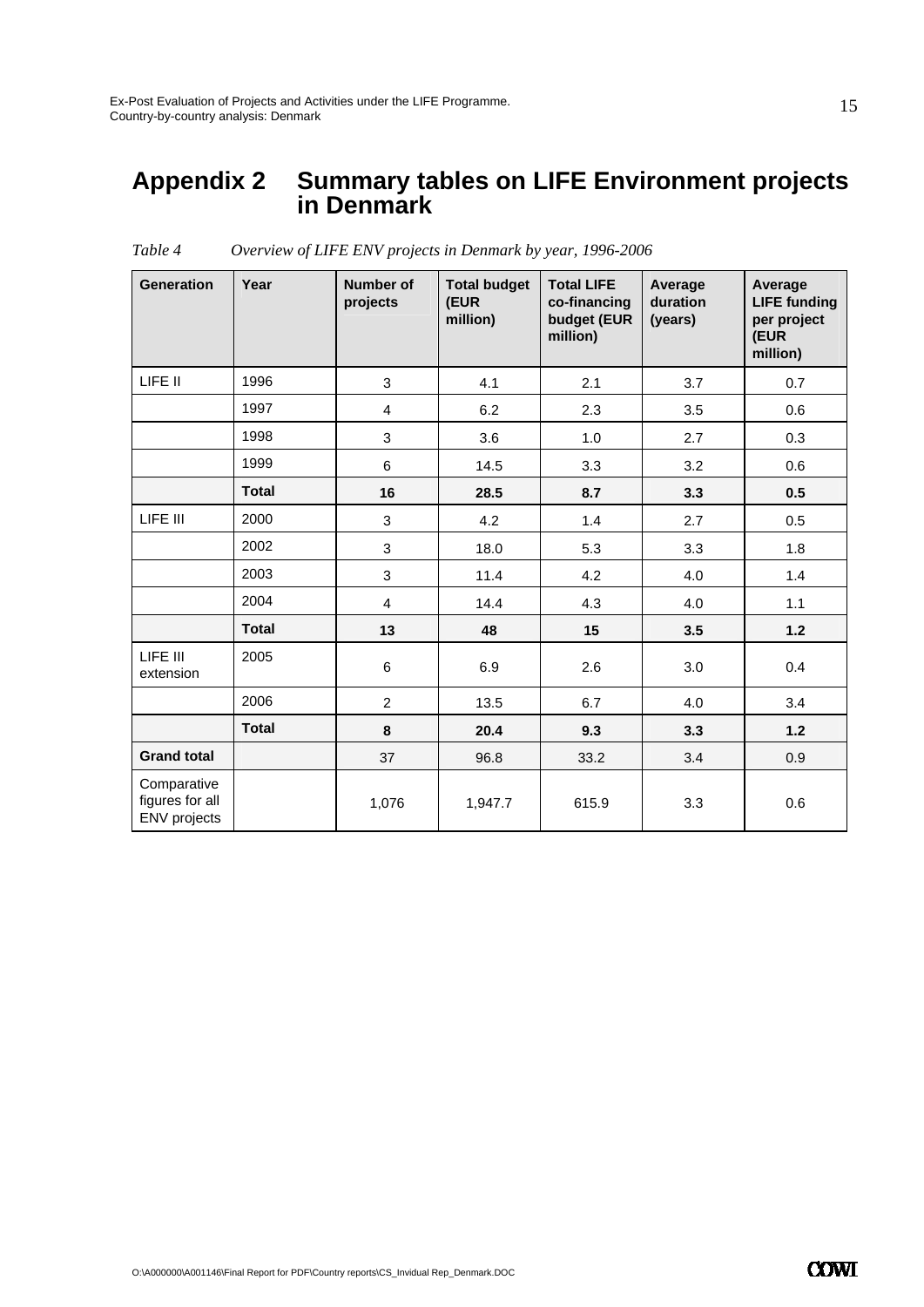| LIFE+ theme                    | No. of<br>projects | In $%$ of<br>total | <b>Total</b><br>budget<br>(EUR<br>million) | In $%$ of<br>total | <b>LIFE</b><br>contribution<br><b>(EUR</b><br>million) | In $%$ of<br>total |
|--------------------------------|--------------------|--------------------|--------------------------------------------|--------------------|--------------------------------------------------------|--------------------|
| Climate change                 | $\overline{4}$     | 11%                | 14.9                                       | 15%                | 6.4                                                    | 19%                |
| Air                            | 3                  | 8%                 | 10.7                                       | 11%                | 1.8                                                    | 6%                 |
| Water                          | 10                 | 27%                | 28.8                                       | 30%                | 9.8                                                    | 29%                |
| Soil                           | 2                  | 5%                 | 2.8                                        | 3%                 | 1.4                                                    | 4%                 |
| Forests                        | 0                  | $0\%$              | 0.0                                        | 0%                 | 0.0                                                    | 0%                 |
| Natural resources and<br>waste | 12                 | 32%                | 34.0                                       | 35%                | 10.3                                                   | 31%                |
| Chemicals                      | 0                  | $0\%$              | 0.0                                        | $0\%$              | 0.0                                                    | 0%                 |
| Urban environment              | 1                  | 3%                 | 1.3                                        | 1%                 | 0.6                                                    | 2%                 |
| Strategic approaches           | 5                  | 14%                | 4.3                                        | 4%                 | 2.9                                                    | 9%                 |
| <b>Total</b>                   | 37                 | 100%               | 96.8                                       | 100%               | 33.2                                                   | 100%               |

*Table 5 Overview of LIFE ENV projects in Denmark 1996-2006 by theme*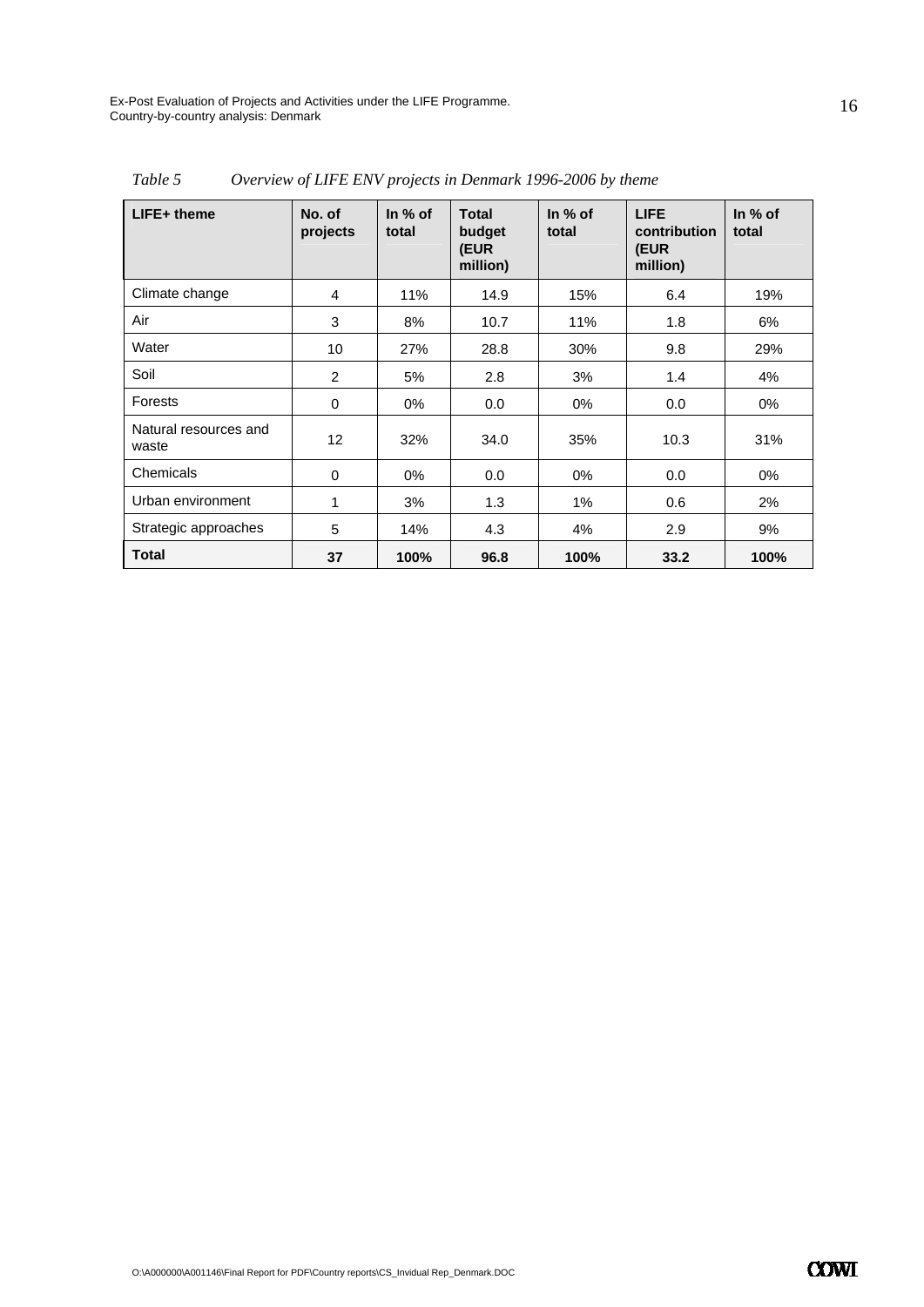| <b>Beneficiary type</b>                  | No. of<br>projects | In % of<br>total | <b>Total</b><br>budget<br>(EUR<br>million) | In % of<br>total | <b>LIFE</b><br>contribution<br>(EUR<br>million) | In % of<br>total |  |  |  |  |
|------------------------------------------|--------------------|------------------|--------------------------------------------|------------------|-------------------------------------------------|------------------|--|--|--|--|
| <b>Public entities</b>                   |                    |                  |                                            |                  |                                                 |                  |  |  |  |  |
| National authority                       | 1                  | 3%               | 1.5                                        | 2%               | 1.5                                             | 5%               |  |  |  |  |
| Regional authority                       | 1                  | 3%               | 0.5                                        | 1%               | 0.2                                             | 1%               |  |  |  |  |
| Local authority                          | 5                  | 14%              | 8.4                                        | 9%               | 4.1                                             | 12%              |  |  |  |  |
| Development agency                       | 1                  | 3%               | 2.0                                        | 2%               | 1.0                                             | 3%               |  |  |  |  |
| Intergovernmental body                   | 1                  | 3%               | 0.7                                        | 1%               | 0.3                                             | 1%               |  |  |  |  |
| Park-reserve authority                   | 0                  | 0%               | 0.0                                        | $0\%$            | 0.0                                             | $0\%$            |  |  |  |  |
| Sub-total                                | 9                  | 24%              | 13.1                                       | 14%              | 7.2                                             | 22%              |  |  |  |  |
| <b>Public and private enterprises</b>    |                    |                  |                                            |                  |                                                 |                  |  |  |  |  |
| International enterprise                 | 10                 | 27%              | 32.7                                       | 34%              | 10.6                                            | 32%              |  |  |  |  |
| Large enterprise                         | $\Omega$           | 0%               | 0.0                                        | 0%               | 0.0                                             | $0\%$            |  |  |  |  |
| SME Small and medium sized<br>enterprise | $\mathbf 0$        | 0%               | 0.0                                        | 0%               | 0.0                                             | $0\%$            |  |  |  |  |
| Mixed enterprise                         | 3                  | 8%               | 9.7                                        | 10%              | 3.2                                             | 10%              |  |  |  |  |
| Public enterprise                        | $\overline{7}$     | 19%              | 29.5                                       | 30%              | 8.2                                             | 25%              |  |  |  |  |
| Sub-total                                | 20                 | 54%              | 71.9                                       | 74%              | 22.0                                            | 66%              |  |  |  |  |
| <b>NGOs and research</b>                 |                    |                  |                                            |                  |                                                 |                  |  |  |  |  |
| NGO-Foundation                           | 1                  | 3%               | 0.6                                        | 1%               | 0.3                                             | 1%               |  |  |  |  |
| <b>Research institutions</b>             | $\overline{2}$     | 5%               | 0.6                                        | 1%               | 0.3                                             | 1%               |  |  |  |  |
| University                               | $\overline{2}$     | 5%               | 2.5                                        | 3%               | 1.0                                             | 3%               |  |  |  |  |
| Training centre                          | $\mathbf 0$        | 0%               | 0.0                                        | 0%               | 0.0                                             | $0\%$            |  |  |  |  |
| Sub-total                                | $5\phantom{1}$     | 14%              | 3.7                                        | 4%               | 1.6                                             | 5%               |  |  |  |  |
| None indicated                           | 3                  | 8%               | 8.1                                        | 8%               | 2.3                                             | 7%               |  |  |  |  |
| <b>Total</b>                             | 37                 | 100%             | 96.8                                       | 100%             | 33.2                                            | 100%             |  |  |  |  |

*Table 6 Denmark LIFE ENV projects 1996-2006 according to beneficiary type*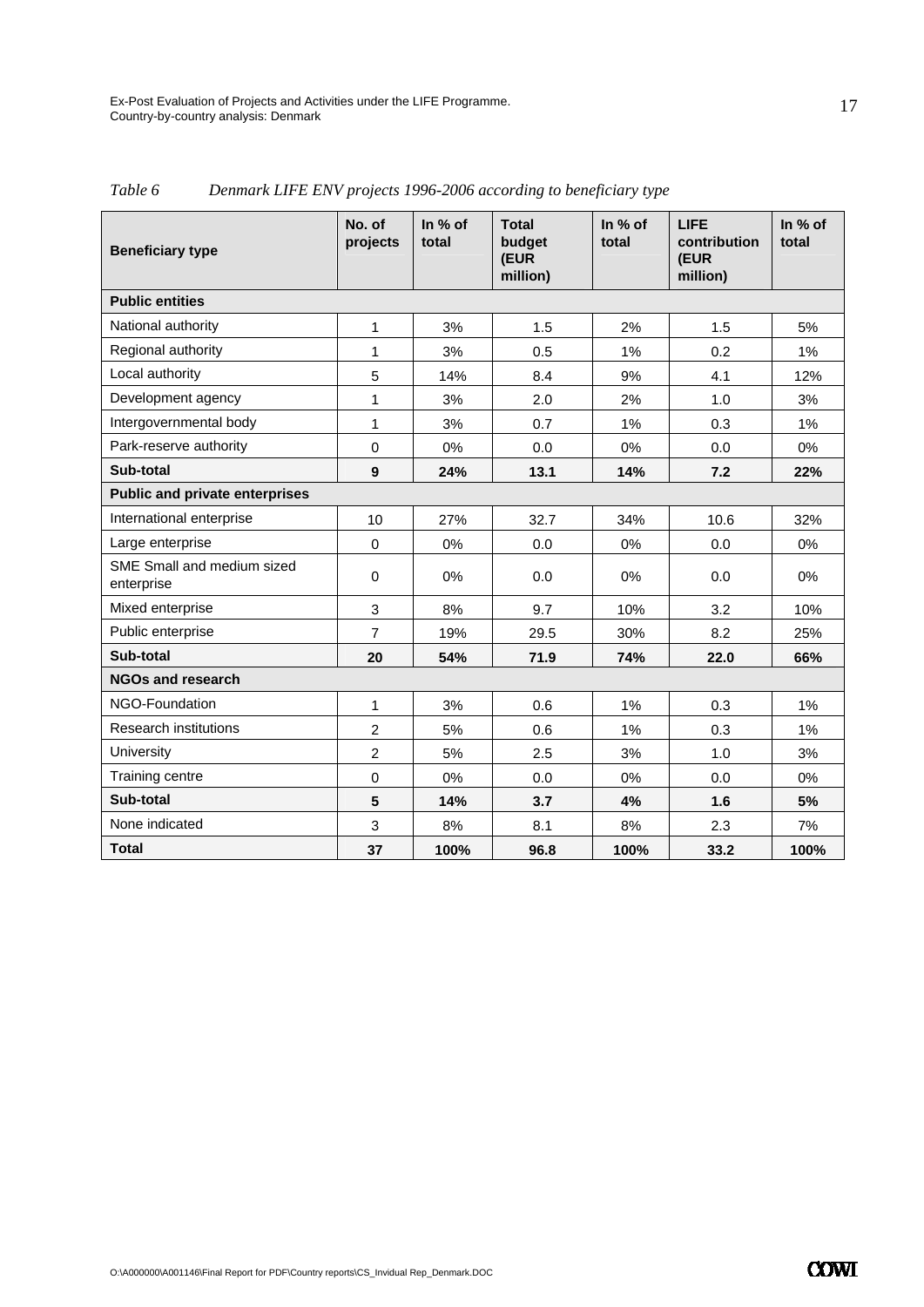### **Appendix 3 Summary tables on LIFE Nature projects in Denmark**

| <b>Generation</b>                              | Year         | <b>Number of</b><br>projects | <b>Total budget</b><br>(EUR<br>million) | <b>Total LIFE</b><br>co-financing<br>budget (EUR<br>million) | Average<br>duration<br>(years) | Average<br><b>LIFE funding</b><br>per project<br>(EUR<br>million) |
|------------------------------------------------|--------------|------------------------------|-----------------------------------------|--------------------------------------------------------------|--------------------------------|-------------------------------------------------------------------|
| LIFE II                                        | 1996         | $\mathbf{1}$                 | 1.0                                     | 0.5                                                          | 6.0                            | 0.5                                                               |
|                                                | 1997         | $\mathbf{1}$                 | 1.8                                     | 0.9                                                          | 4.0                            | 0.9                                                               |
|                                                | 1998         | $\pmb{0}$                    | 0.0                                     | 0.0                                                          | 0.0                            | 0.0                                                               |
|                                                | 1999         | $\overline{c}$               | 2.6                                     | 1.1                                                          | 4.0                            | 0.6                                                               |
|                                                | <b>Total</b> | 4                            | 5.3                                     | 2.5                                                          | 4.5                            | 0.6                                                               |
| LIFE III                                       | 2000         | $\mathbf{1}$                 | 7.4                                     | 2.2                                                          | 4.0                            | 2.2                                                               |
|                                                | 2002         | 3                            | 8.8                                     | 4.6                                                          | 4.7                            | 1.5                                                               |
|                                                | 2003         | $\mathbf 0$                  | 0.0                                     | 0.0                                                          | 0.0                            | 0.0                                                               |
|                                                | 2004         | $\overline{c}$               | 8.1                                     | 4.1                                                          | 5.5                            | 2.0                                                               |
|                                                | <b>Total</b> | $\bf 6$                      | 24                                      | 11                                                           | 4.8                            | 1.8                                                               |
| LIFE III<br>extension                          | 2005         | 3                            | 16.9                                    | 9.7                                                          | 4.7                            | 3.2                                                               |
|                                                | 2006         | $\overline{2}$               | 6.2                                     | 3.1                                                          | 5.0                            | 1.5                                                               |
|                                                | <b>Total</b> | $5\phantom{.0}$              | 23.1                                    | 12.8                                                         | 4.8                            | 2.6                                                               |
| <b>Grand total</b>                             |              | 15                           | 52.8                                    | 26.2                                                         | 4.7                            | 1.7                                                               |
| Comparative<br>figures for all<br>NAT projects |              | 771                          | 1,224.1                                 | 637.2                                                        | 4.2                            | 0.8                                                               |

*Table 7 Overview of LIFE NAT projects in Denmark, 1996-2006* 

*Table 8 Categories of LIFE NAT projects in Denmark, 1996-2006* 

| <b>LIFE NAT themes</b>       | No. of<br>projects | In % of total | <b>Total budget</b><br>(EUR million) | In $%$ of<br>total | <b>LIFE</b><br>contribution<br>(EUR<br>million | In $%$ of<br>total |
|------------------------------|--------------------|---------------|--------------------------------------|--------------------|------------------------------------------------|--------------------|
| <b>Habitats Directive</b>    | 14                 | 93%           | 51.3                                 | 97%                | 25.5                                           | 97%                |
| <b>Birds Directive</b>       |                    | 7%            | 1.4                                  | 3%                 | 0.7                                            | 3%                 |
| <b>Biodiversity projects</b> | 0                  | 0%            | 0.0                                  | $0\%$              | 0.0                                            | $0\%$              |
| <b>Total</b>                 | 15                 | 100%          | 52.8                                 | 100%               | 26.2                                           | 100%               |